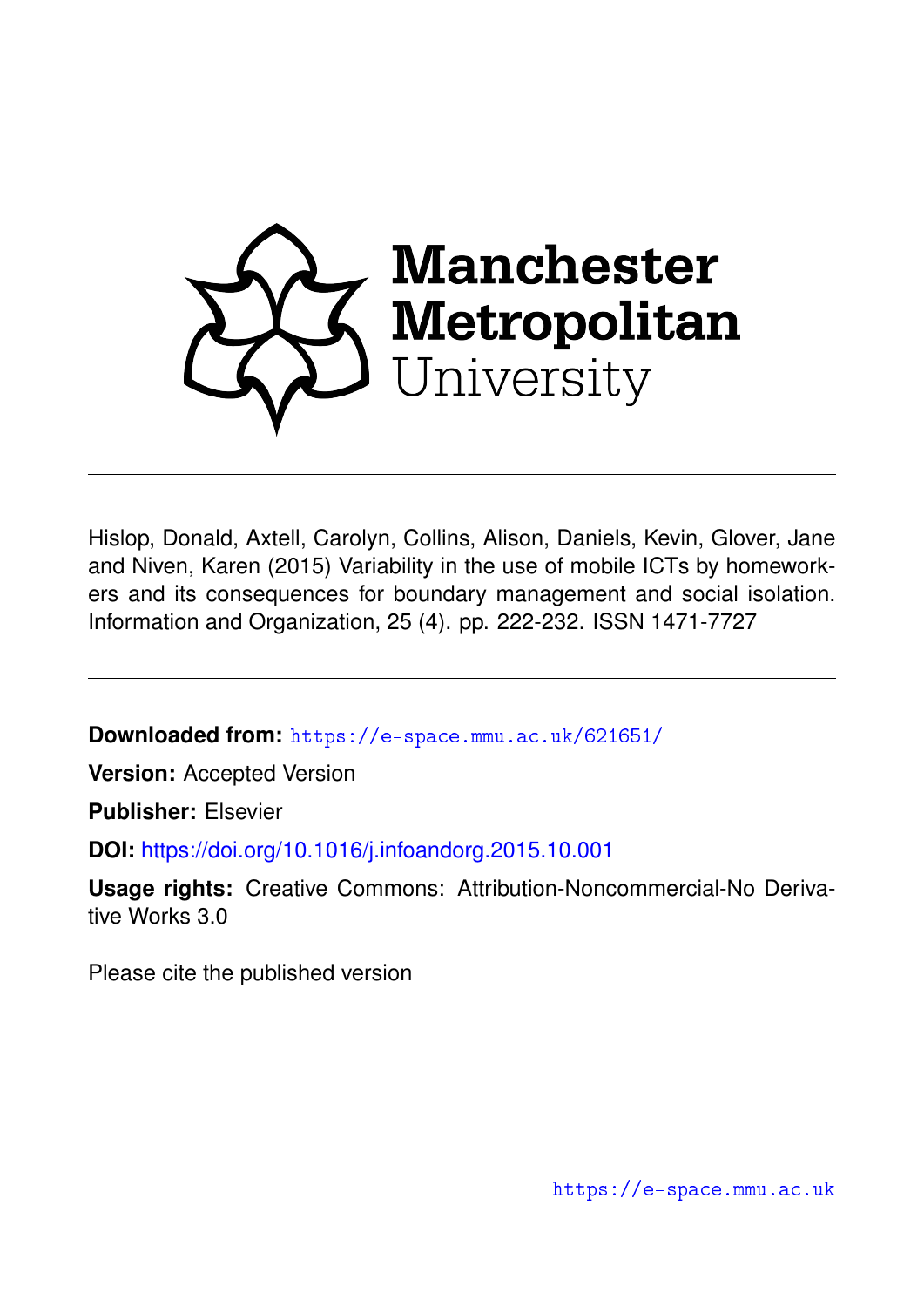# **Variability in the Use of Mobile ICTs by Homeworkers and its Consequences**

# **for Boundary Management and Social Isolation**

Donald Hislop<sup>a</sup>, Carolyn Axtell<sup>b</sup> Alison Collins<sup>c</sup> Kevin Daniels<sup>d</sup> Jane Glovere Karen Niven<sup>f</sup>

**<sup>a</sup>**Loughborough University, UK ; **b**Institute of Work Psychology, Sheffield University Management School, University of Sheffield, Conduit Road, Sheffield S10 1FL, United Kingdom; **c**Centre for Organizational Health and Well Being, Faculty of Health and Medicine, Lancaster University, Lancaster LA1 4YD, United Kingdom; **d**Norwich Business School, University of East Anglia, East Anglia NR4 7TJ, United Kingdom; **e**School of Business and Economics, Loughborough University, Leicestershire LE11 3TU, United Kingdom; **f**Manchester Business School, University of Manchester, M15 6PB, United Kingdom

**<sup>a</sup>**Corresponding author at: School of Business and Economics, Loughborough University, Leicestershire LE11 3TU, UK.

### **Abstract**

We examine how the use of mobile information and communication technologies (ICTs) among self-employed homeworkers affects their experience of work, focussing particularly on where work is carried out, how the work/non-work boundary is managed, and people's experiences of social and professional isolation. Positively, their use enhanced people's sense of spatio-temporal freedom by allowing them to leave the home without compromising their work availability. This also helped reduce people's feelings of social isolation. More negatively their use enhanced people's sense of 'perpetual contact', creating a sense that work was difficult to escape from. However, the extent to which mobile ICTs were used, and the extent to which their impact on people's experiences of work were understood, were found to vary significantly, highlighting the agency that users have with regard to technology use. The findings are framed by combining Nippert-Eng's boundary work theory, with an 'emergent process' perspective on socio-technical relations.

Keywords: homeworking, mobile ICTs, telework, work/non-work boundary, social isolation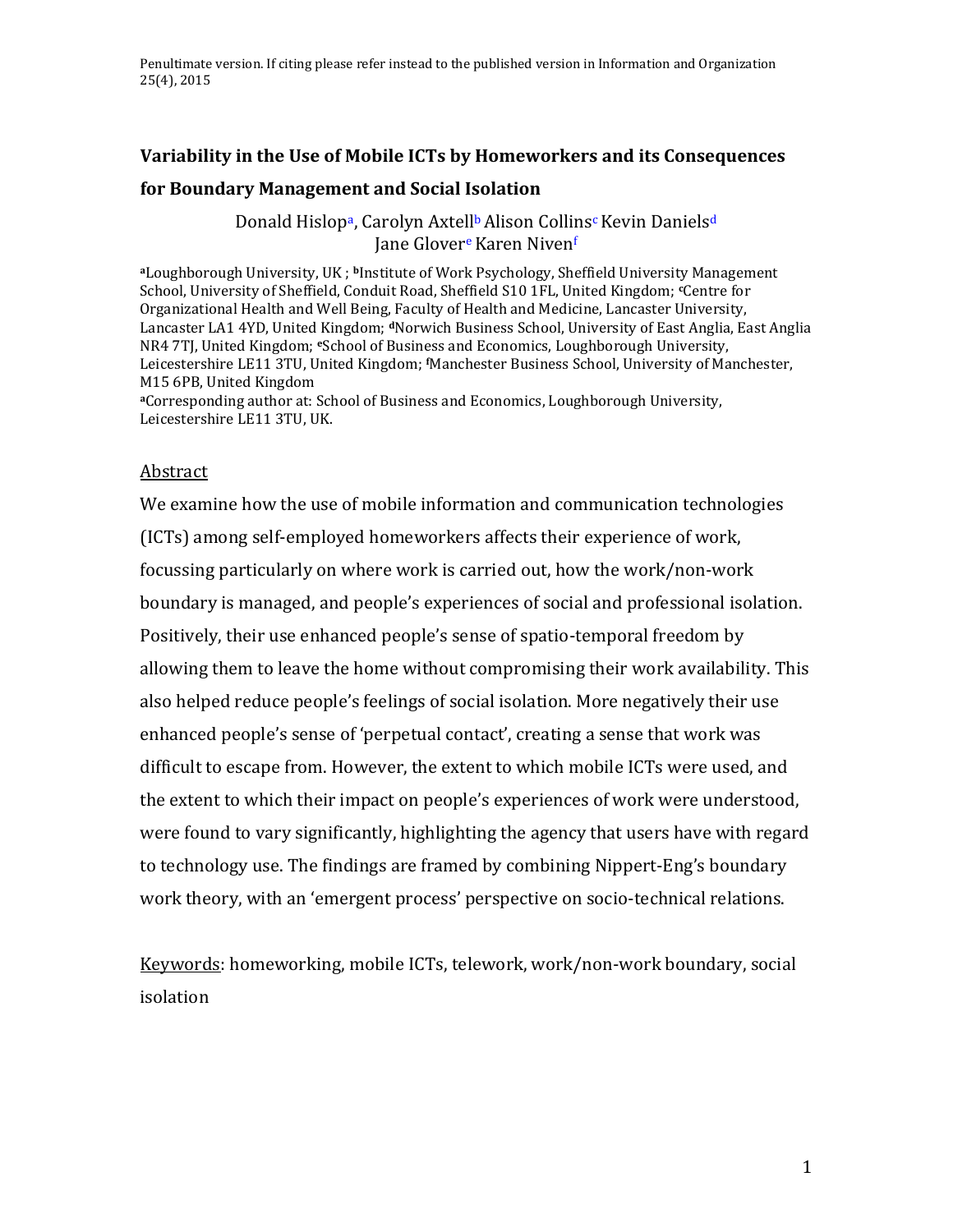# 1. Introduction

The work-related use of contemporary mobile and wireless information and communication technologies (ICTs) is a topic that has received much attention in recent years. Many writers suggest their impact on the nature and experience of work has been significant. For example, Matusik & Mickel (2012, p. 1002) suggest that mobile ICTs are '*revolutionizing when, where, how, and how long employees work'*. However, this represents a relatively embryonic topic area and many gaps in knowledge exist. Thus, while there has been some research on the work-related use of mobile phones and other types of mobile ICTs such as personal digital assistants (PDAs), this has typically focussed narrowly on office-based professionals (see for example, Richardson & Benbunan-Fich 2011, Tennakoon et al 2013). Very few studies have considered the use of these technologies by home-based workers. One of the main themes of the research on mobile ICT use is the flowing of work into the non-work and home domain (Derks & Bakker 2012, Fenner & Renn 2010, Golden & Geisler 2007, Orlikowski 2007, Richardson & Benbunan-Fich 2011, Sarker et al 2012). The use of mobile ICTs for people whose home represents their primary workplace therefore raises interesting questions about how the use of these technologies affects the experience of work, and the character of the work/nonwork boundary. This paper contributes to knowledge by examining this topic.

In examining home-based workers, the specific focus here is on the ways in which mobile ICT use affects their spatio-temporal flexibility, with a particular emphasis on how mobile ICT use affects where work is and can be done. Building from the assumption that, *'where work is done makes a difference for working practices and to organizational and personal relationships'* (Halford 2005, p. 20), the paper also considers how mobile ICT use impacts on how the work/non-work boundary is managed, as well as people's experiences of social isolation while working.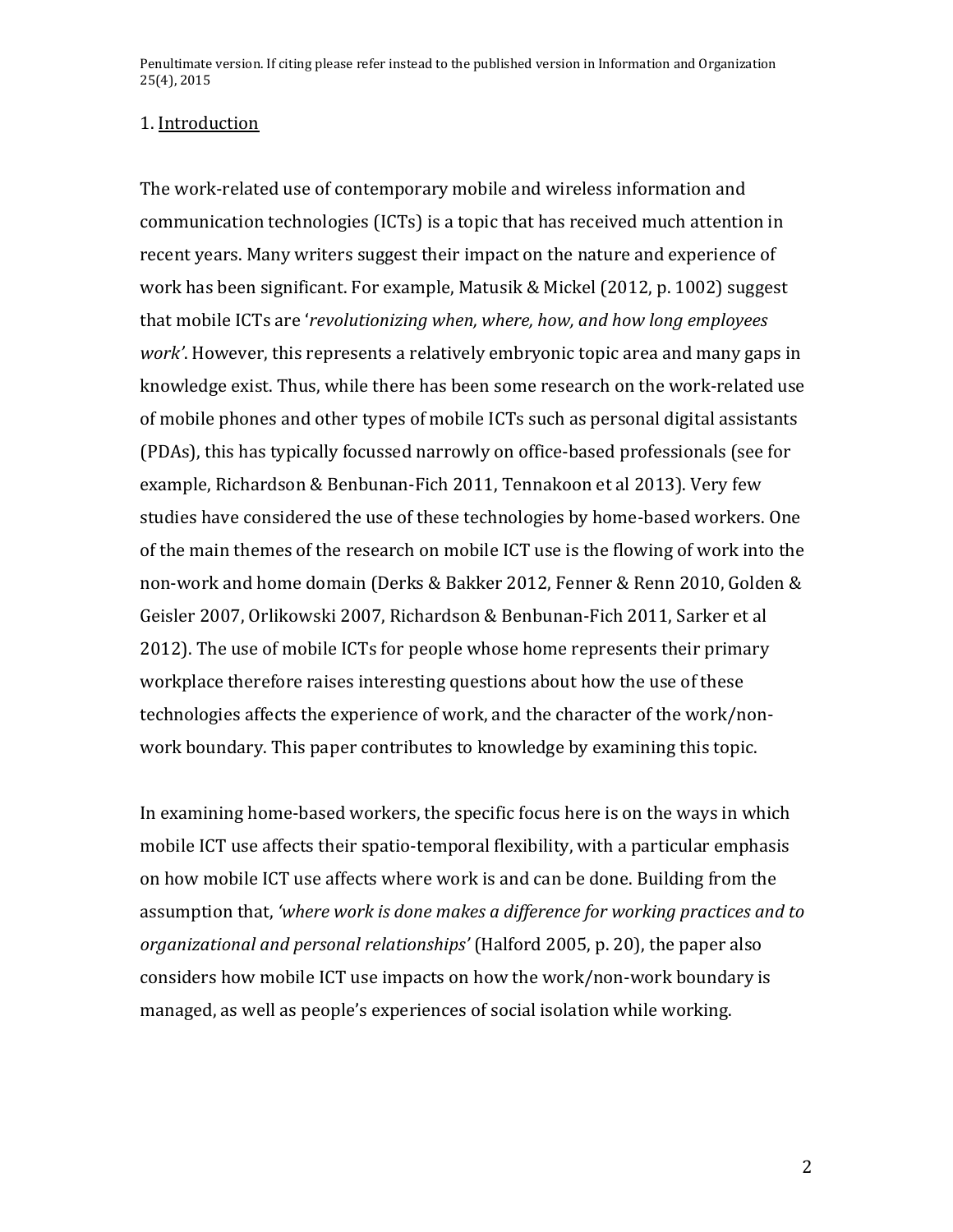The paper makes linkages between the literatures on the work-related use of mobile ICTs and homeworking, and in doing so contributes to both. Conceptually, the paper contributes to knowledge by linking together an 'emergent process' perspective on technology (Orlikowski 2010) with Nippert-Eng's (1996) boundary work theory, both of which focus on the agency of actors operating within the constraints of their particular personal and work circumstances. It does this fundamentally through examining how some self-employed homeworkers use of mobile ICTs affected their work experience, a topic not examined to any great extent in either literature. The paper makes a further contribution to the homeworking literature by examining a neglected type of homeworker, those who are self-employed. Despite the heterogeneity in the character of homeworkers that exists (in terms of factors such as employment status and occupation), the academic literature on this topic has tended to focus narrowly on managerial and professional workers who are employees (Tietze et al 2009).

The paper begins by reviewing relevant literature on the use of mobile ICTs, with a particular focus on how their use affects the way people manage the work/nonwork boundary and experience isolation. This section concludes by highlighting gaps in the literature with regard to home-based workers, and summarizing the research questions examined. Following this, the methods used for identifying and selecting research participants, and the collection and analysis of data are outlined. The paper's empirical findings are then presented, through using relevant interview quotes to highlight participant's views and experiences. Finally, the paper concludes with an extended discussion.

# 2. The Experience of Homeworking: Work-life Balance, Boundary Management and Isolation

Before proceeding any further, it is useful to clarify the terminology being used to describe the workers examined here. One feature of the literature on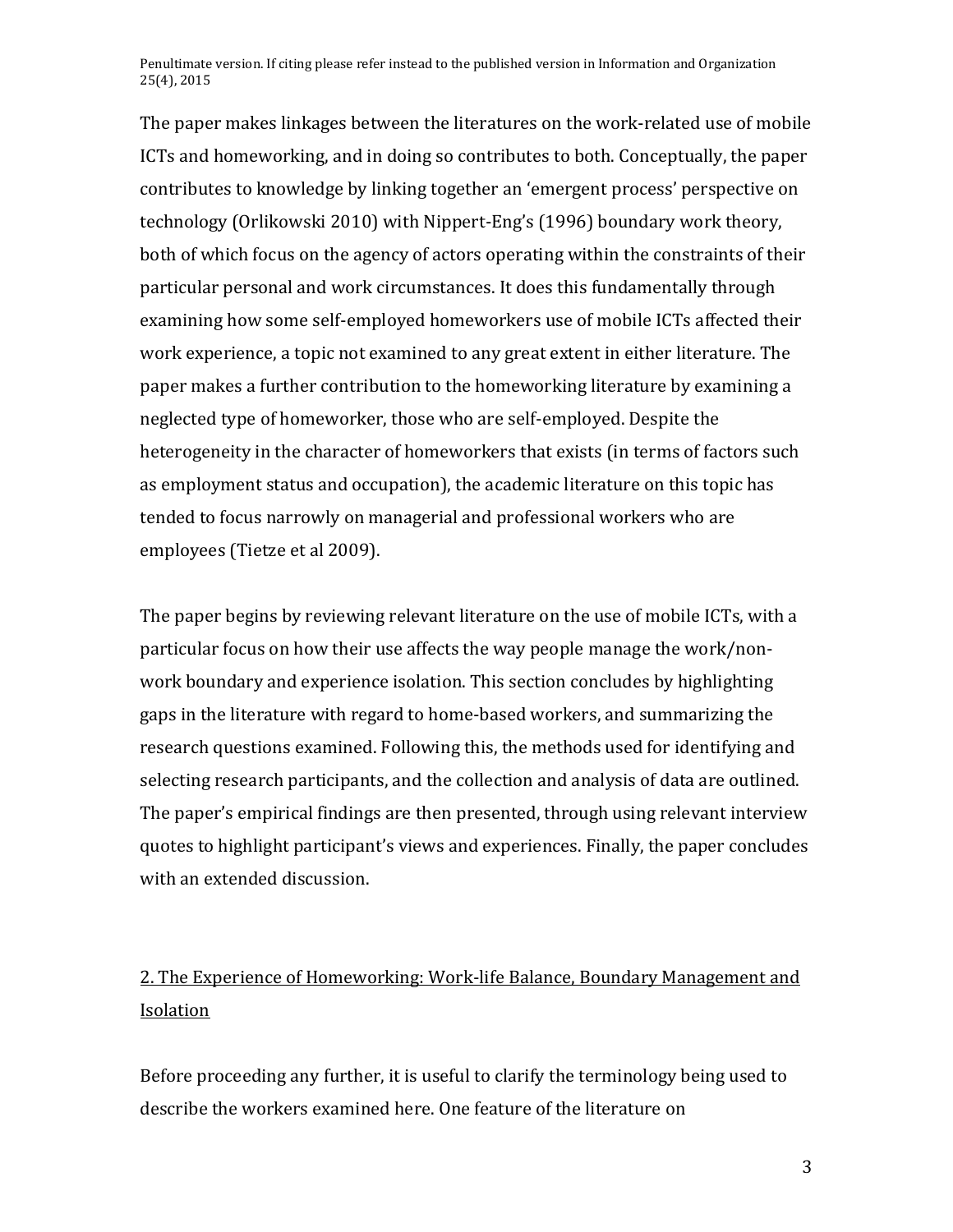teleworking/homeworking is the diversity of labels that are utilized (Tietze et al 2009). For the workers examined here their homes constitute their primary workplace, but they do make extensive use of ICTs in carrying out their work. Thus, the workers examined here are referred to as (self-employed) technologydependent homeworkers.

As one of the central foci of the paper is on how homeworkers' use of mobile ICTs affected their experience of work, it is useful to begin this literature review by outlining the perspective on technology-human relations utilized here. A key reason why it is necessary to do this is the diversity of perspectives on this topic that exist. A useful paper in this respect is Orlikowski's (2010) review paper. We adopt what Orlikowski labels the '*emergent process'* perspective, which is based on an '*ontology of separateness',* which regards technological artefacts and human action as separable and ontologically distinct. The '*emergent process'* perspective is sensitive to the socially constructed nature of technology, taking active account of the role played by technology designers and users in shaping how technologies are used and evolve. In doing so, this perspective takes account both of how people understand and make sense of technology and how they use it. A key feature of this perspective is a central focus on the role played by human agency in shaping technology use. This perspective is utilized here as the key empirical focus during data collection was on how homeworkers made sense of and utilized mobile ICTs in carrying out their work, with limited attention being devoted to the micro-level detail of how the materiality of these artefacts also shaped how they were used.

The two central aspects of homeworkers' work experience that are examined here relate to (i) issues of work-life balance, and the character of the boundary between the domains of work and non-work, and (ii) issues of social and professional isolation. Both topics have been identified as being important features in the academic literature on homeworker's work experiences (see below), and homeworker's experiences in both domains have been affected by changes and developments in ICTs.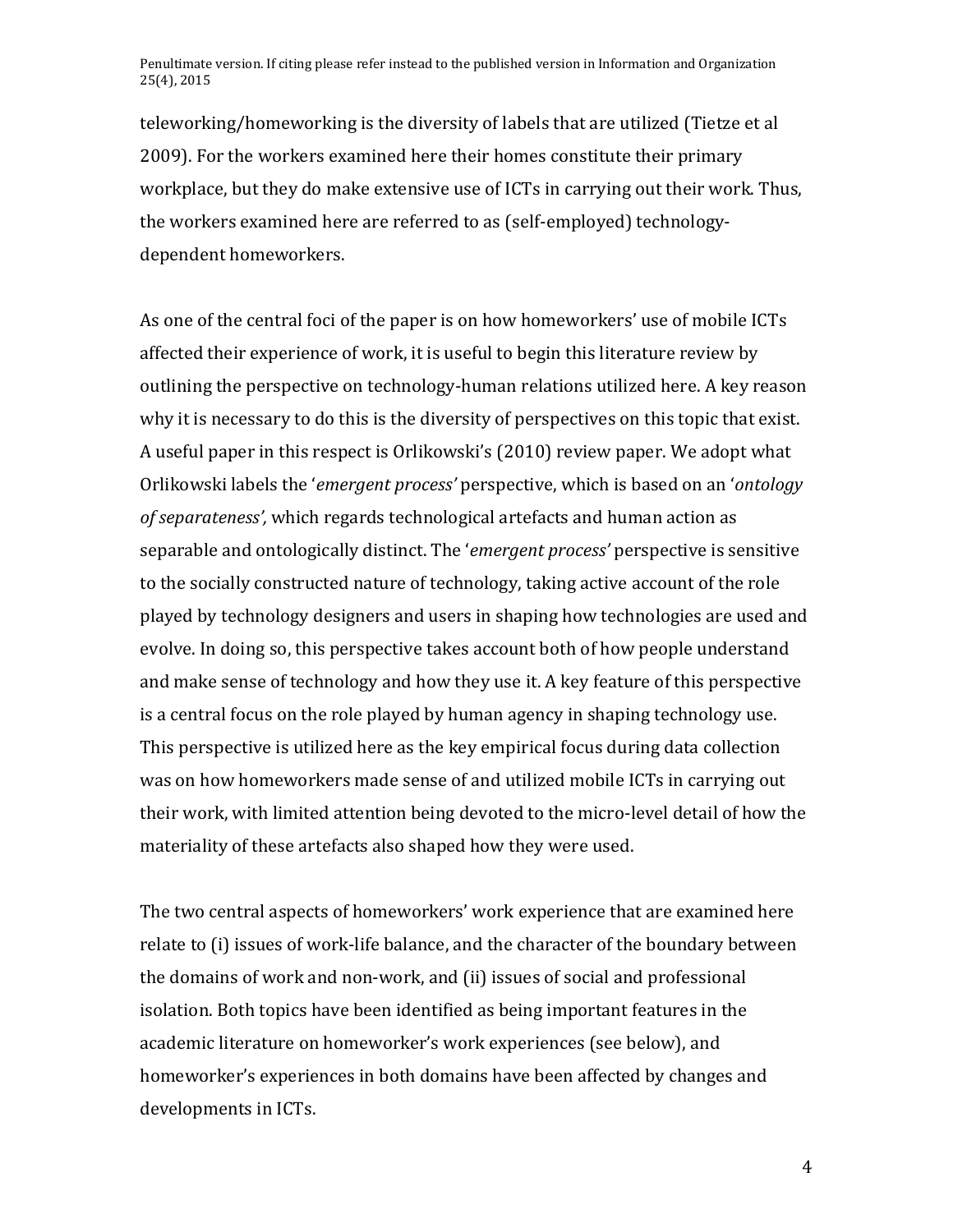### 2.1 Work-life balance and the Management of the work-life Boundary

Although one of the articulated advantages of homeworking is that it improves people's ability to achieve a satisfactory work-life balance (see for example Baruch 2001), empirical research findings on this topic are somewhat ambiguous. On the plus side, the autonomy and temporal flexibility provided by homeworking typically produces a positive work-life balance impact, giving people the scope to synchronize work and non-work schedules and commitments (Maruyama et al 2006). However, more negatively, the fact that work is carried out in the home means that the boundary between the domains of work and non-work can become blurred, which can increase the occurrence of work/non-work conflict and mean that homeworkers find it difficult to 'switch off' from work (Maruyama et al 2006, Tietze & Musson 2005, Tietze et al 2009).

In examining the topic of the work/non-work boundary, it is useful to link to the influential work of Nippert-Eng (1996) who developed the theory of 'boundary work' to make sense of how people manage this boundary. The segmentationintegration boundary preference spectrum she developed represents a key aspect of boundary theory. This argues that people's preferences regarding the character of the work-non-work boundary exist on a spectrum between the extremes of segmentors, who like to keep these domains totally separate, and integrators, who do not distinguish between the domains, and who are happy to have them continually blended together. Central to boundary theory is the agency of individuals, who continually shape and manage this boundary on a day-to-day basis, with their activity in turn shaped and constrained by the specific character of their home and work domains. Thus, this focus on human agency links well with the 'emergent process' perspective on technology-human relations adopted. Further, by taking account of the specific character of people's work and home domains, it allows full account to be taken of how the self-employed status of the interviewees in this study shaped their boundary management activities. In taking account of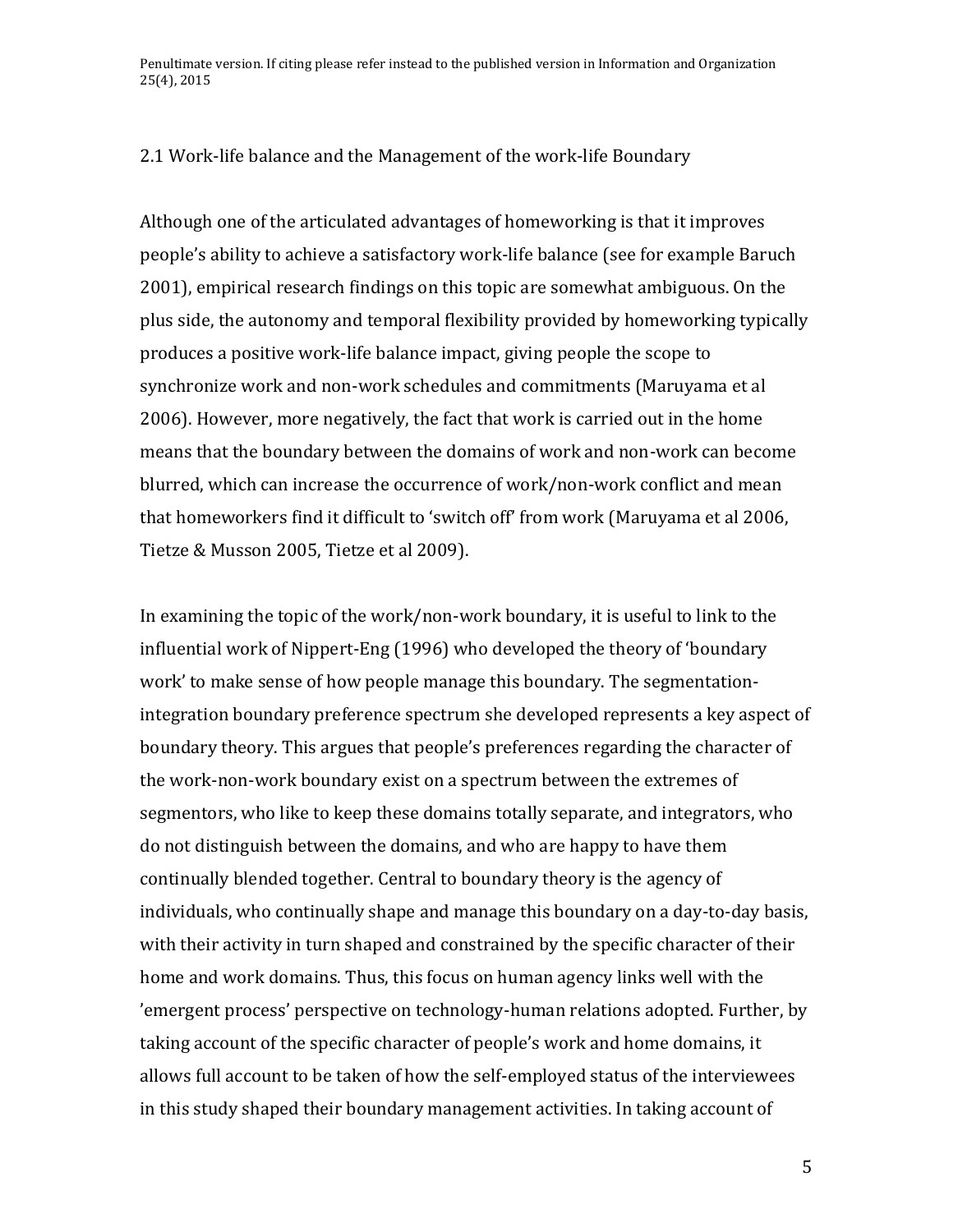such contextual factors Nippert-Eng's analysis also highlights the distinctive and heterogeneous character of people's boundary management activities, which are shaped by their individual work and life circumstances, and personal preferences. This is illustrated by Nansen's et al's (2010) into the home-based boundary management practices of four Australian families where at least one member conducted some paid employment from home. Rather than identify particular common, dominant strategies for boundary management, Nansen et al found significant variance, with a diversity of specific boundary management strategies related to the use of space, time and technology being used in each home.

Nippert-Eng (1996) argues that people's boundary management activities and preferences typically evolve over time, as their personal and work circumstances change. Contemporary developments in mobile ICTs represent one such change that is likely to affect the work experience of technology-dependent homeworkers. Firstly, there are potentially significant spatio-temporal implications, with these devices facilitating anytime, anywhere communication. Secondly, and relatedly, these devices have potentially contradictory consequences for how people manage the work/non-work boundary. Positively, their functionality means they provide a potential means to manage the work/non-work boundary (Cousins & Robey 2005, Golden & Geisler 2007, Kreiner et al 2009, Tennakoon et al 2013). However, more negatively, their use can simultaneously blur the work/non-work boundary, and provide scope for work to increasingly encroach on non-work time meaning that workers can feel a sense of 'constant connectivity' whereby they are never able to fully escape the demands of work (Barley et al 2011, MacCormick et al 2012, Duxbury et al 2014, Matusick & Mickel 2011, Sarker et al 2012). One aspect of these developments is that work can increasingly intrude into the home domain. For example, Duxbury et al's (2014) longitudinal, qualitative study of Blackberry use by 25 office-based knowledge workers from one Canadian organization found the majority (13 people), labelled 'struggling segmentors', found that Blackberry use made it difficult to disconnect from work when at home, away from the office, and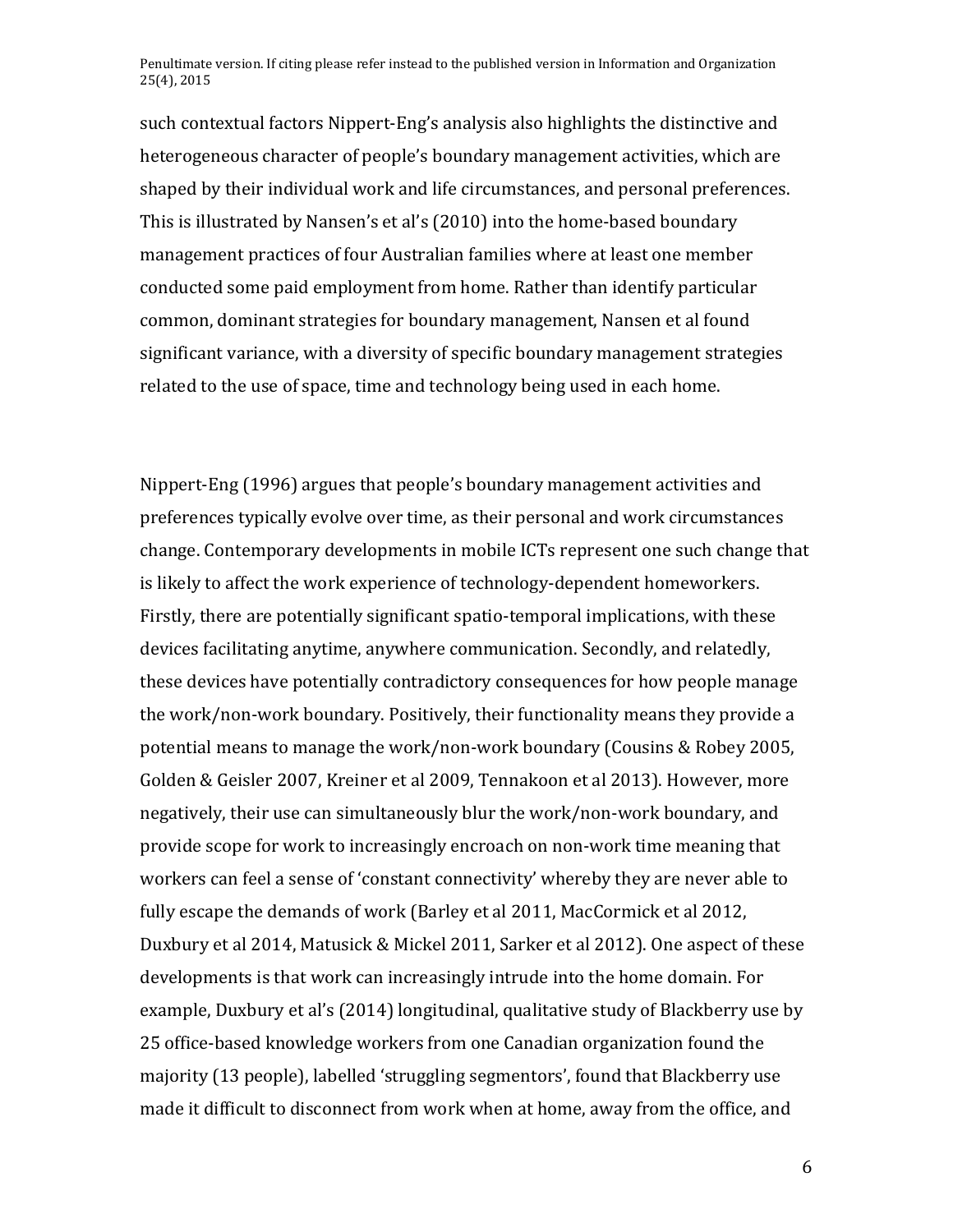that as a consequence they experienced an increased level of work/family conflict. Of the other 12 workers examined, 8 were classified as 'segmentors', who were successful in using their Blackerries while still being able to maintain a clear separation between work and non-work domains, while the remaining four were 'integrators', who found Blackberry use helped them in synchronizing the demands of work and non-work domains. In general terms, the technical characteristics of mobile ICTs appear most compatible with integration-based boundary management strategies (Richardson & Benbunan-Fich 2011). However, it is important to also highlight that the blurring of the work/non work boundary is not an inevitable consequence of mobile ICT use, as users of these technologies have a significant degree of agency to shape the nature of this boundary (Cousins & Robey 2005, Golden & Geisler 2007, Wajcman et al 2008)

A final aspect of work-related mobile ICT use identified by a number of analysts is their paradoxical character, which has potential implications for how people manage the work/non-work boundary. This has been most recently discussed by Mazmanian et al (2013) based on a study of Blackberry use by knowledge professionals in the USA. Fundamentally, Mazmanian et al found that technology use practices that people perceived as providing autonomy, the ability to work anytime, anywhere, ultimately resulted in the unintended consequence of them experiencing reduced levels of autonomy, through feeling an increasing need to work all the time/everywhere. These reduced levels of autonomy resulted in work increasingly intruding into people's non-work domain, as people increasingly felt compelled to monitor and respond to work-related communications all the time. The paradoxical character of mobile ICT use is an issue also discussed by both Arnold (2003) and Jarvenpaa & Lang (2005). Arnold (2003, p. 233) defines a paradox as, '*a selfreferential statement in two parts … [which] in combination, is irreconcilable'*. In applying the paradox concept to understand mobile phone use, Arnold identifies a number of paired factors that are contradictory but which apply simultaneously (such as private/public, independent/co-dependent, production/consumption).The pairing most relevant to the consequences of mobile ICT use considered here is the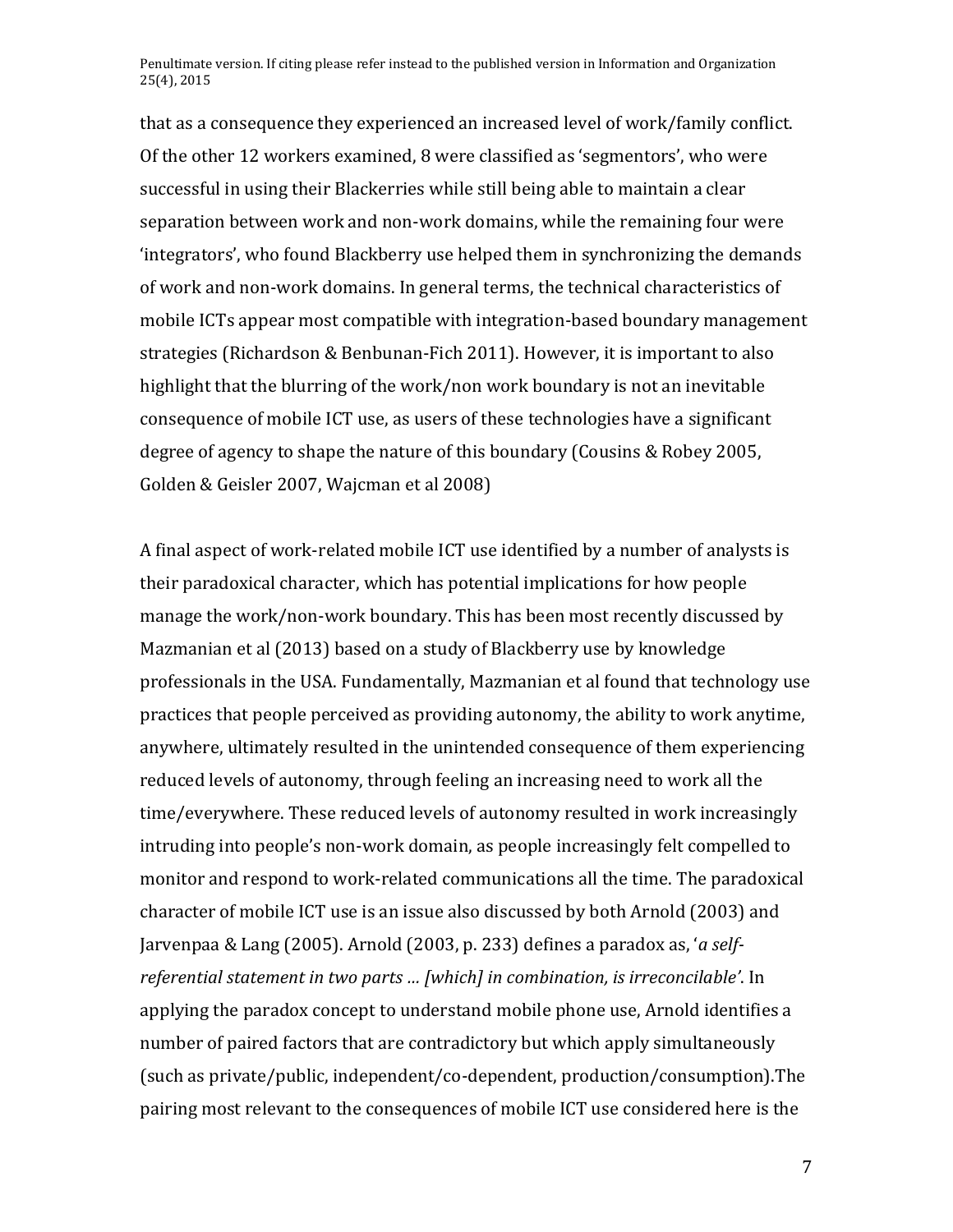mobile/fixed (liberated/leashed) pairing. With this pairing, mobile ICT use simultaneously produces a sense of mobility and fixity. It generates a sense of spatial mobility and temporal flexibility, as mobile ICTs allow people to use them from anywhere (signal permitting). Thus mobile ICT use facilitates substantially more mobility than using fixed phone lines, desktop computers, or even laptop computers does. However, simultaneously mobile ICT use creates a sense of fixity and permanence, as to operate as effective mobile device people need specific phone numbers and email addresses for other people to use. Thus mobile ICT users have fixed contact details that can be used by others to contact them irrespective of time or location. Further, once people know this (unchanging) information it makes it possible for them to contact people anywhere, regardless of time and space. Thus, in this sense, the use of mobile ICTs simultaneously creates a sense of spatio-temporal 'liberation', while users also experience a sense of being 'leashed' to their mobile ICT artefact (phone, PDA etc).

To date, most studies in this area have focussed on office based-workers, examining how for those who are mobile or office-based, work is increasingly intruding into the home domain. Little attention has thus been devoted to how mobile ICT use by homeworkers has affected the nature of their work/non-work boundary or experience of work more generally. One of the only studies to consider this issue is that of Lal and Dwivendi (2010), who examined whether mobile phone use by homeworkers allowed them to be available for work 'anytime, anywhere'. They found that despite people using their mobile phones to be available for work outside of their formal work hours this did not result in them developing an 'anytime, anywhere' mentality due to various actions they took to limit the extent to which they used their mobile phones outside of work hours. However, the insights provided by this paper are limited by the fact that few details are given either on the type of workers examined, or the reasons why they use mobile phones for their work. A later article by Mustafa and Gold (2013) presented the analysis of a diary and interview-based study of some self-employed teleworkers. In relation to the impact of mobile technology use on people's experiences of work, Mustafa and Gold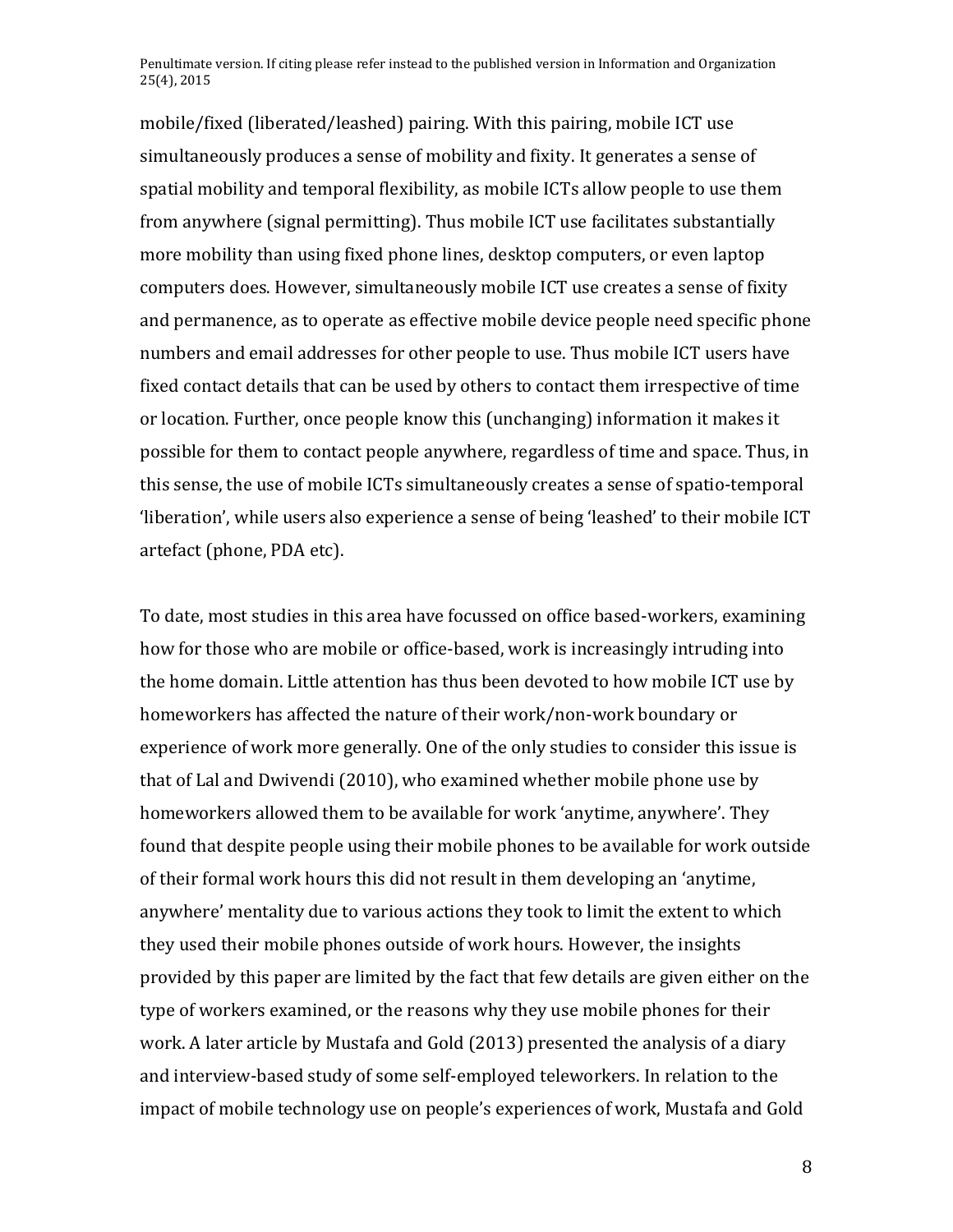found that mobile ICTs broadly had a negative impact, meaning that the people studied did feel a sense of 'perpetual contact' having a sense of being 'chained' to their work and feeling that they were never able to escape the demands of their clients. Thus, knowledge of how mobile ICT use is affecting the experience of homeworkers is very limited. The present paper adds to knowledge in this area. Moreover, it broadens our understanding of the 'home' domain by considering how time spent outside of the home domain may play a role in how the boundary between work and non-work is managed.

#### 2.2. Social isolation

One of the articulated potential disadvantages of homeworking is that the more time people spend working at home the greater their sense of social and professional isolation becomes, through the limited opportunities that working at home provides for formal and informal interaction with colleagues, peers and managers (Mann & Holdsworth 2003). A number of studies have produced findings on this topic. Firstly, Cooper and Kurland (2002) examined professional isolation, defined as having limited access to development opportunities, promotion and reward. They found that homeworking did result in a sense of professional isolation, due to people losing out on informal opportunities for learning and communication. Further, they found that this relationship was stronger in private sector organizations than it was in public sector organizations. Secondly, Morganson et al (2010) reached a similar conclusion in their comparison of various aspects of the work experience of people working at four different types of location (main employer office, satellite office, client site, and home). One issue they examined was people's perceived level of workplace inclusion/exclusion, which was argued to be a parallel concept to professional isolation. Inclusion was defined as having a sense of belonging, feeling invited to participate in significant decision making, and perceiving that your opinions matter. Homeworkers were found to have a noticeably lower sense of inclusion than office-based workers and thus, had a greater sense of professional isolation. Thirdly, Golden et al (2008) found that the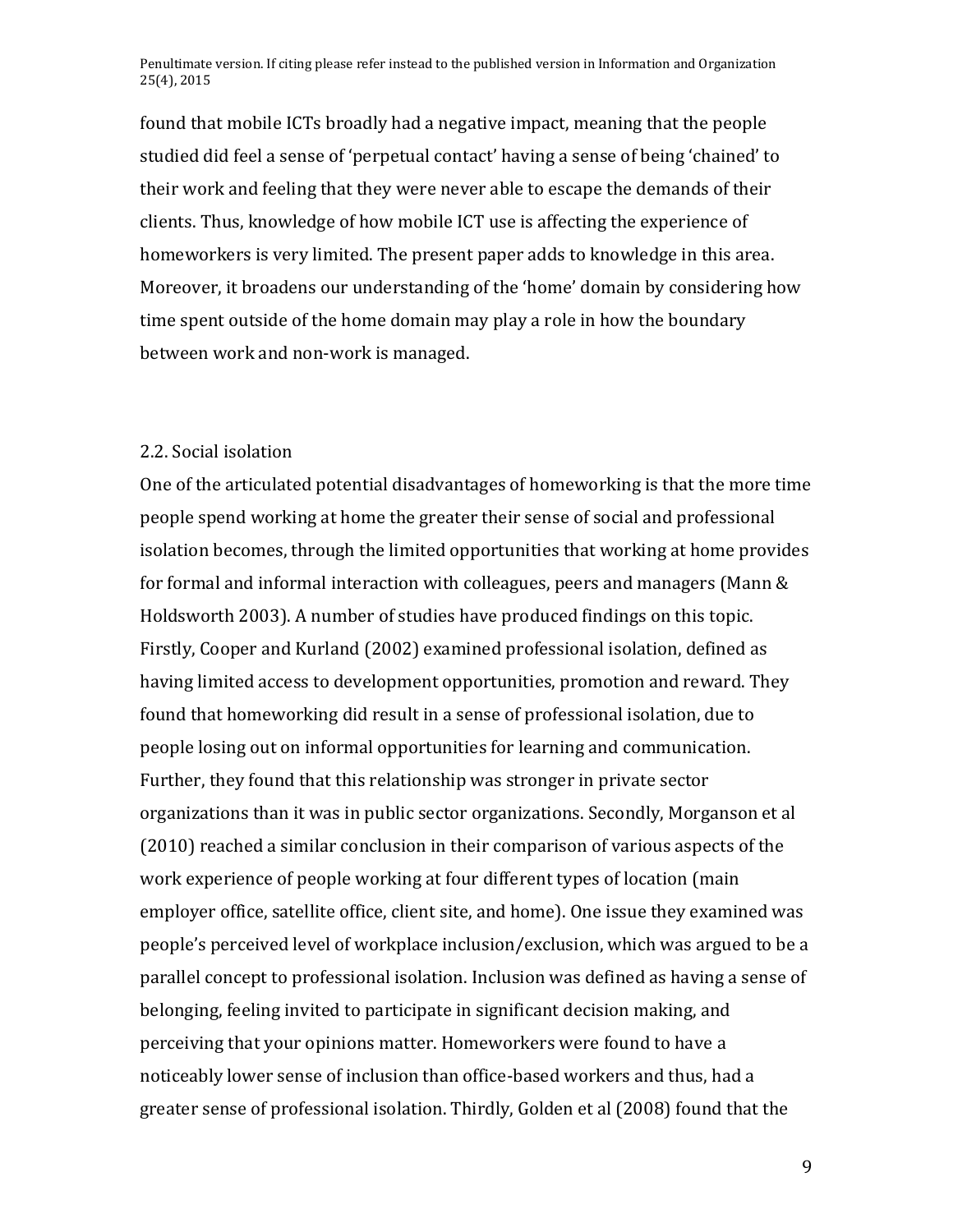sense of isolation homeworkers experienced was directly and positively related to the amount of time they spent working at home. Finally, somewhat in contradiction to the above findings, Halford's (2005) qualitative case study of workers in one organization who changed from being purely office-based to being part-time homeworkers did not find that they felt socially isolated after this transition. This was because they were able to socialize and interact with colleagues electronically when they worked at home, and face-to-face when they worked in the office.

One limitation of these studies, in relation to the focus here on self-employed homeworkers, was that these studies were all of employees who worked for reasonably sized organizations, with the employees studied typically having a number of colleagues who either also worked at home, or in their employer's offices. Thus, their experience of professional and social interaction with colleagues is likely to have limited comparability to the case of self-employed home workers, who do not have any employed colleagues to communicate with at all. Thus, the lack of colleagues possessed by self-employed homeworkers may mean they are more likely to experience a sense of social and professional isolation than employed homeworkers.

### 2.3 The present research

The focus here is on examining the extent to which, and ways in which, the use of mobile ICTs such as smartphones affected two key features of the experience of work of some self-employed homeworkers: how they managed the work/non-work boundary; and how it affected their experience of social and professional isolation.. Following Nippert-Eng (1996), we assume that the particular character of people's work context will impact on their ability to manage the work/non-work boundary. In this respect, the work context of self-employed homeworkers is likely to be quite different from that of office-based employees. While some research has been done on both topics, the experience of self-employed, homeworkers has been neglected. Our paper contributes to knowledge by examining how work-related mobile ICT use affected both these aspects of work, for this neglected type of worker.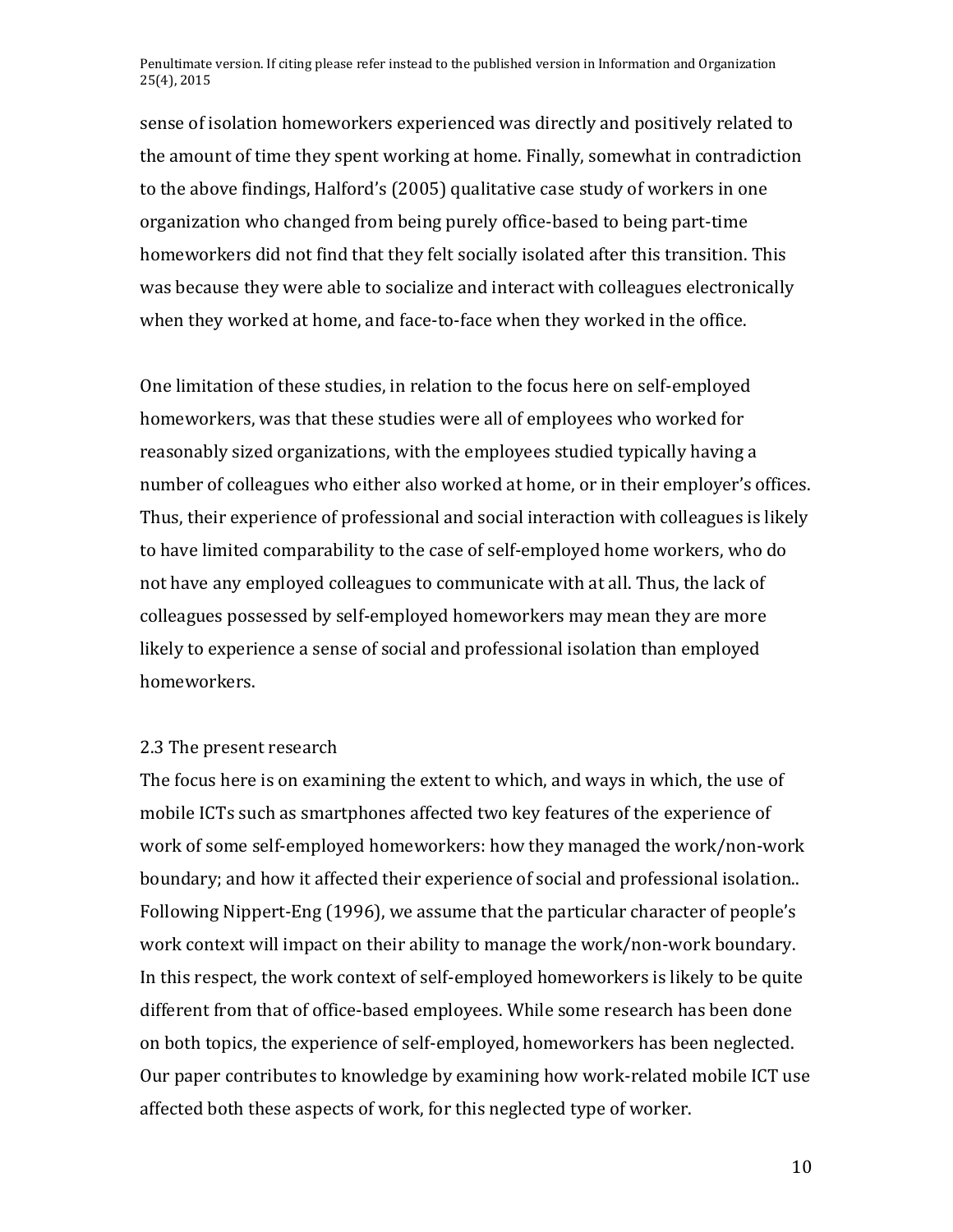### 4. Research Methods

### *4.1 Sample*

The data presented here is part of a wider study investigating issues of stress and wellbeing among self-employed homeworkers. In order to have a research population whose experiences were similar and comparable, we decided to select research participants doing similar types of work. Potential participants were identified by a process of opportunistic sampling through contacts possessed by one of the paper's authors. The majority of these contacts undertook IT-based office support/administrative work. A decision was therefore taken to focus the research purely on people undertaking such work. In summary, the three criteria sought from participants were that they were home-based workers, were self-employed, and undertook IT based office/administrative support work. A sample of fourteen people agreed to participate in the research.

Each participant was an administrator who provided remote administrative support to one or more clients. Almost all of their work was carried out at their homes and the type of administrative support they provided included a variety of tasks such as book keeping, typing, management of client websites and social media and marketing support. They are characterized as technology-dependent workers as not only were the work tasks they carried out largely computer-based, but interactions with clients were also typically ICT mediated.

A key feature of the interviewees' work context, which shaped their experience of work, was that they were self-employed. Their employment status as self-employed shaped their experience of work significantly. Firstly, they were responsible for both obtaining work from potential clients, and also managing their own time and workload to ensure that they were able to deliver work to clients within the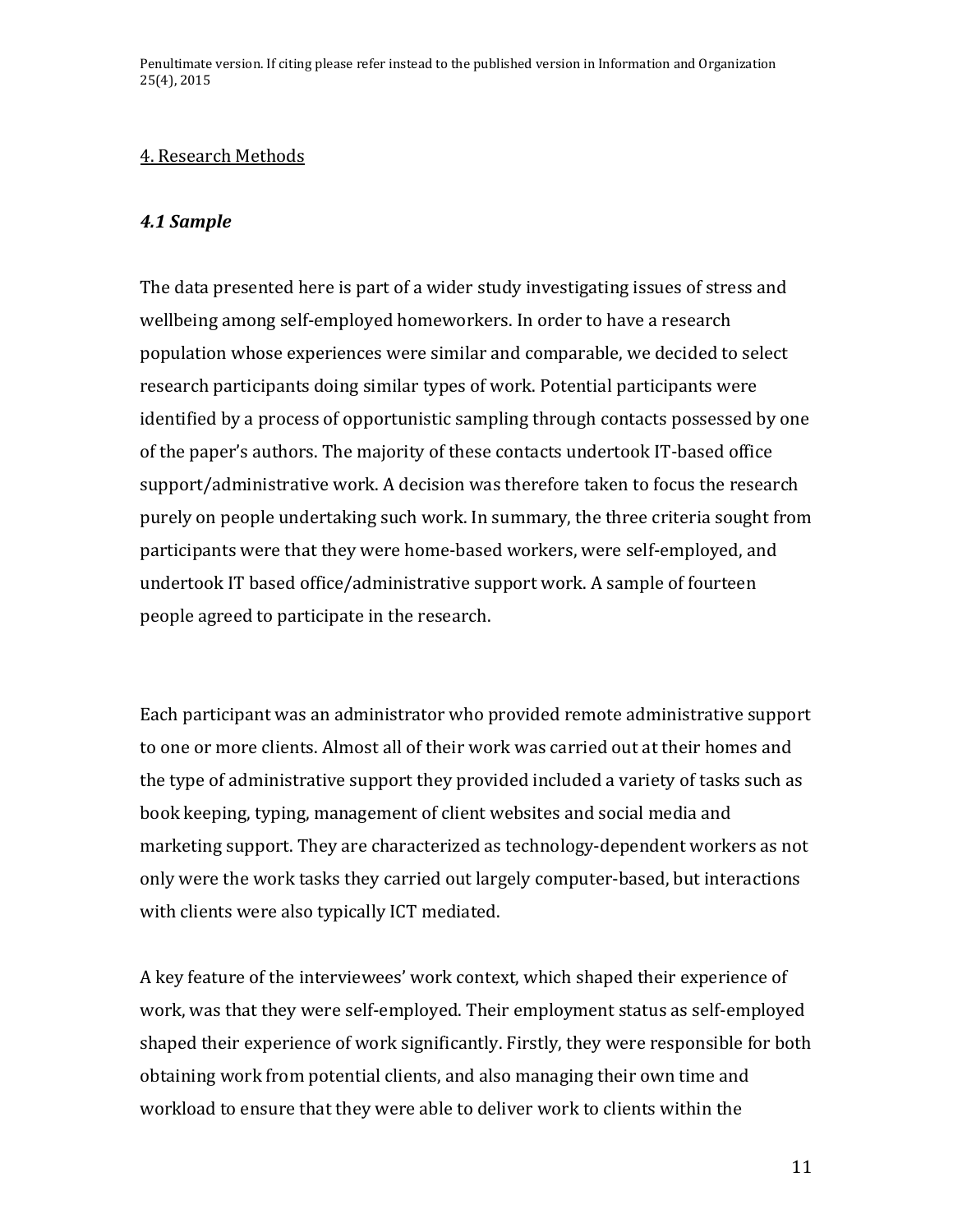timescales that had been promised. While some of the homeworkers researched worked for a range of clients, most were quite dependent upon a relatively small number of clients for the majority of their work (on average between two and five clients). The typically small number of clients that people worked for, combined with the need to directly communicate with clients to obtain work and continue their business, typically meant that the homeworkers interviewed felt dependent upon their clients, and regarded it as important to provide them with a good quality service. Secondly, as self-employed homeworkers they had no colleagues who they could interact with socially or professionally.

Participants devoted different amounts of time to their virtual administration work, details of which are provided in Table 1. The amount of time people devoted to their virtual administration business was categorized into three types: full time, where people did this work on average more than 30 hours per week, part time, where they did this work for between 20-29 hours per week, and half time, where they did this work for less than 20 hours per week. As Table 1 shows, almost half of the interview cohort worked full time (seven people), while the remaining half of interviewees worked either part time (four people) or half time (three people). Background details are provided on employees personal and domestic circumstances. This can be summarized as follows: all interviewees were female, with most typically aged in their 40s, with the vast majority (11 out of 14) living with their spouse, and with half having one or two children (varying in age from under 5, to adult).

### **Insert Table 1 about here**

### *4.2 Data Collection Procedure*

Data was collected from participants via telephone interviews which typically lasted about 45 minutes, with all conversations being digitally recorded with participants' consent. The interviews were qualitative conversations, being focussed around a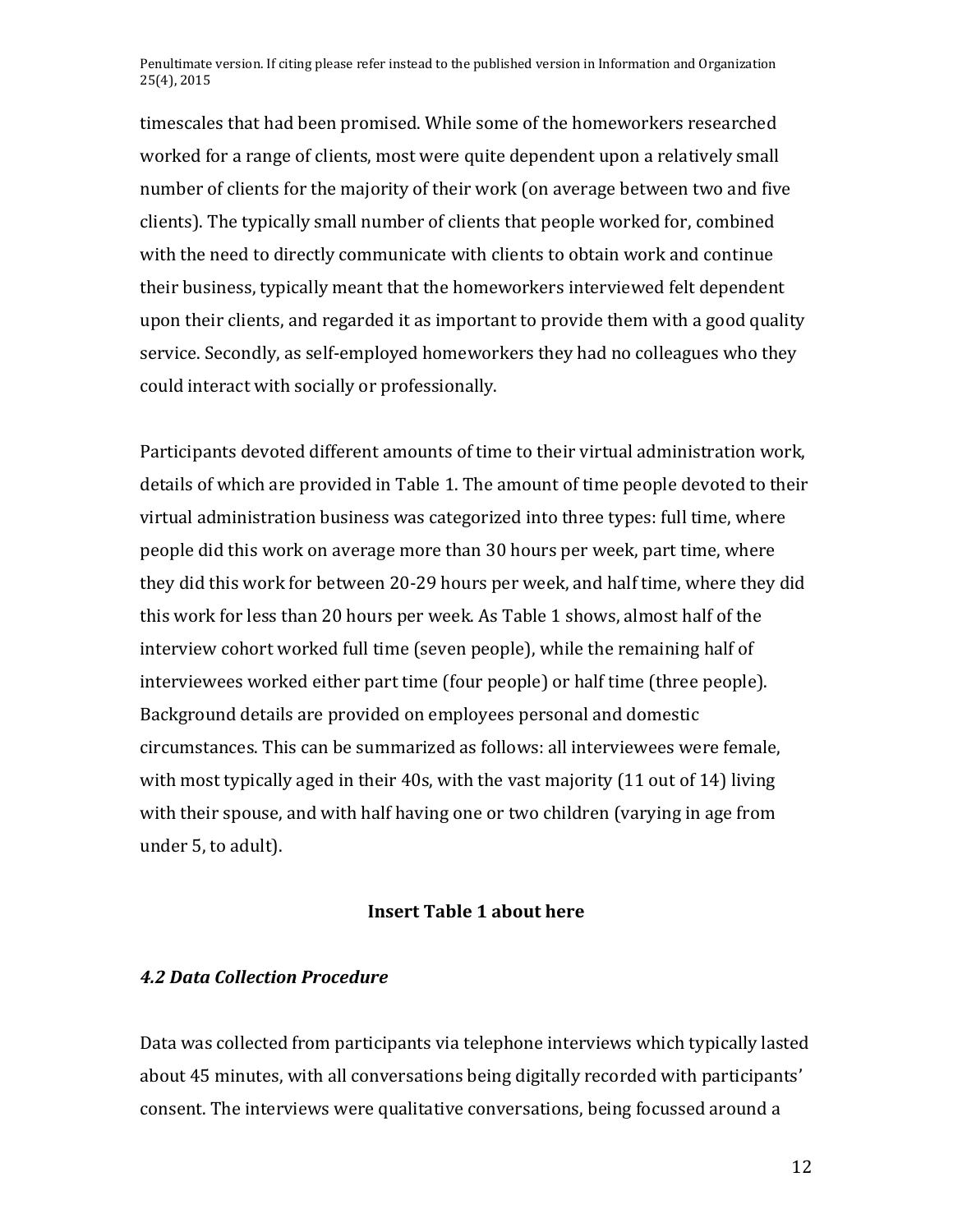standard list of open-ended questions that were asked to all interviewees. The key topics discussed in the interviews included the nature of people's work, their feelings about their work, the positive and negative features of their work, the extent to which work was a source of stress or fatigue, how work-related stress/fatigue was dealt with, as well as the role of ICTs and mobile ICTs in their work and the management of the work-life boundary. For this paper, the focus is narrowly on the interview data related to people's feelings about and experiences of work, and the way in which they used ICTs in carrying out their work.

# *4.3 Data Analysis*

The analytical methodology utilized was what Berg (2006) characterizes as qualitative content analysis, with the objective being to identify patterns in the interview data. This was done in two stages. Firstly, the initial stage of coding was undertaken to provide an overview of the general themes in the data. This process was undertaken by two authors separately. At this stage, coding was done at one level only, to identify the key themes in the interviews. One theme which emerged from this coding process was the use of mobile ICTs and how this changed the nature and experience of people's work. Once a decision had been taken by all authors to explore this theme in detail the second stage of coding began. This involve a more fine grained process of coding which focussed on and drilled down into this theme to investigate patterns of mobile ICT usage among interviewees. This process was led by the paper's lead author, with all other authors being involved in refining and commenting upon this analysis.

# 5. Findings

This section of the paper is organized into two parts. The first section outlines what were identified by interviewees as being significant aspects of being a selfemployed, technology-dependent homeworker, which is done via examining what were identified as the most positive and negative features of this type of work. The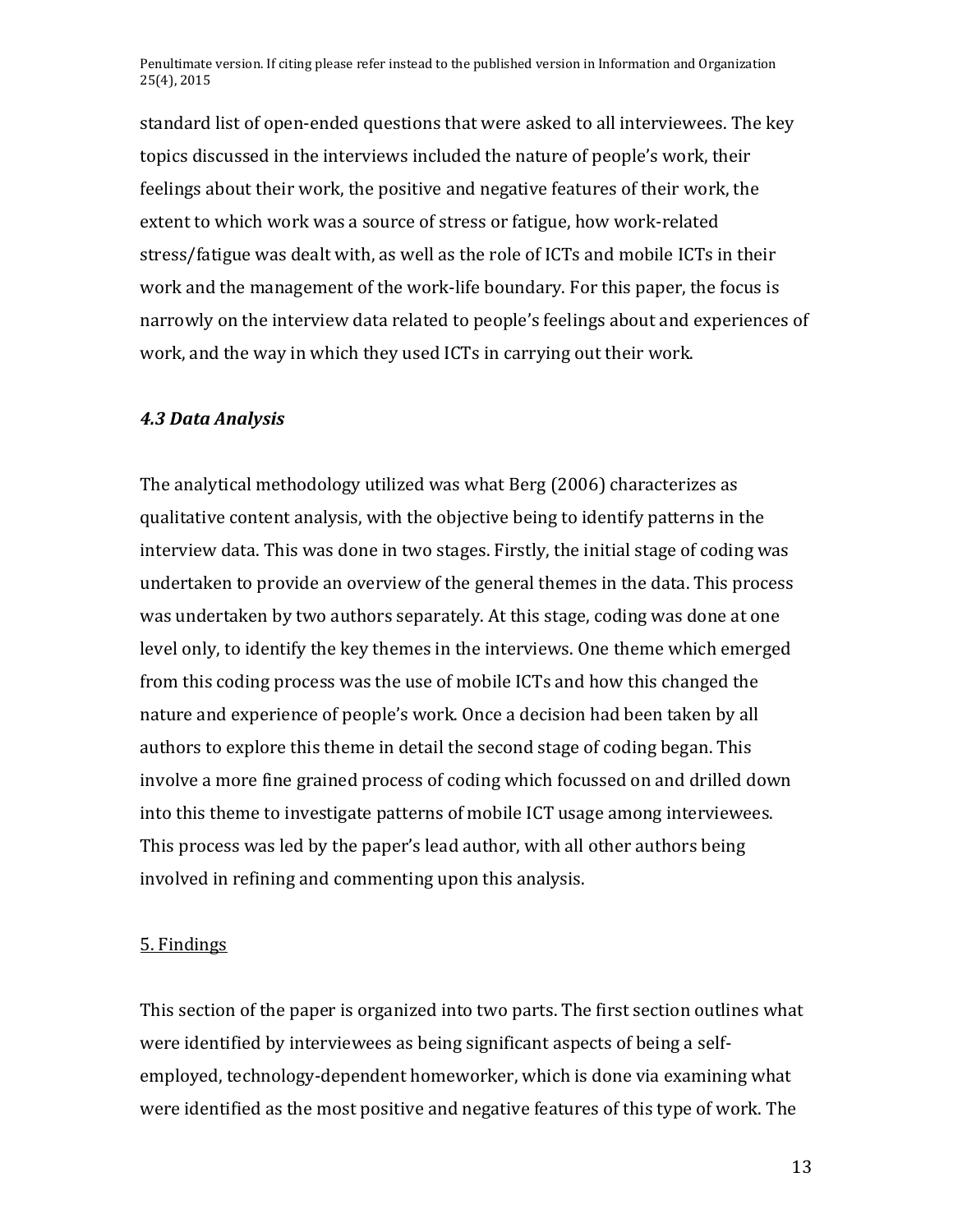second section examines the variable ways in which people used mobile ICTs, and the way this affected their experience of work.

# *5.1 The Best and Worst Aspects of Technology-dependent Homeworking*

Data is now presented on interviewee's experiences through considering what they regarded as the most positive and negative features of their work. The single, most positive feature of work identified by interviewees, which was highlighted by eleven interviewees, was the flexibility that homeworking offered to allow the balancing of work and non-work commitments. Overall, it should be noted that more positive than negative features of homeworking were identified by the participants. Thus, the most significant negative feature of their work, an issue raised by half of the interviewees, was that their work can create a sense of social isolation, through the limited opportunities for social interaction that they often experience.

As theory on homeworking would suggest, the spatio-temporal flexibility that homeworking provided interviewees was regarded as the most positive feature of their work. For some this was simply related to having the autonomy to organize their own work schedules, with one interviewee talking about the benefit of, '*being your own boss, being able to structure and manage your own time'*, (5TC). Most interviewees went beyond such statements and outlined the spatio-temporal flexibility that resulted from such autonomy as being a major positive aspect of their work. For example, one interview talking primarily about temporal flexibility said,

*'it's flexible work. I can start at 5 o'clock in the morning and I can be finished by 10 o'clock, so I can have a couple of hours to myself to do what I want to do. … I haven't got to sit around and wait to start work at 9 o'clock. I can get started early or if I've got only one job and I need to go out, I can start it 3 or 4 o'clock in the afternoon'*, (4SJ).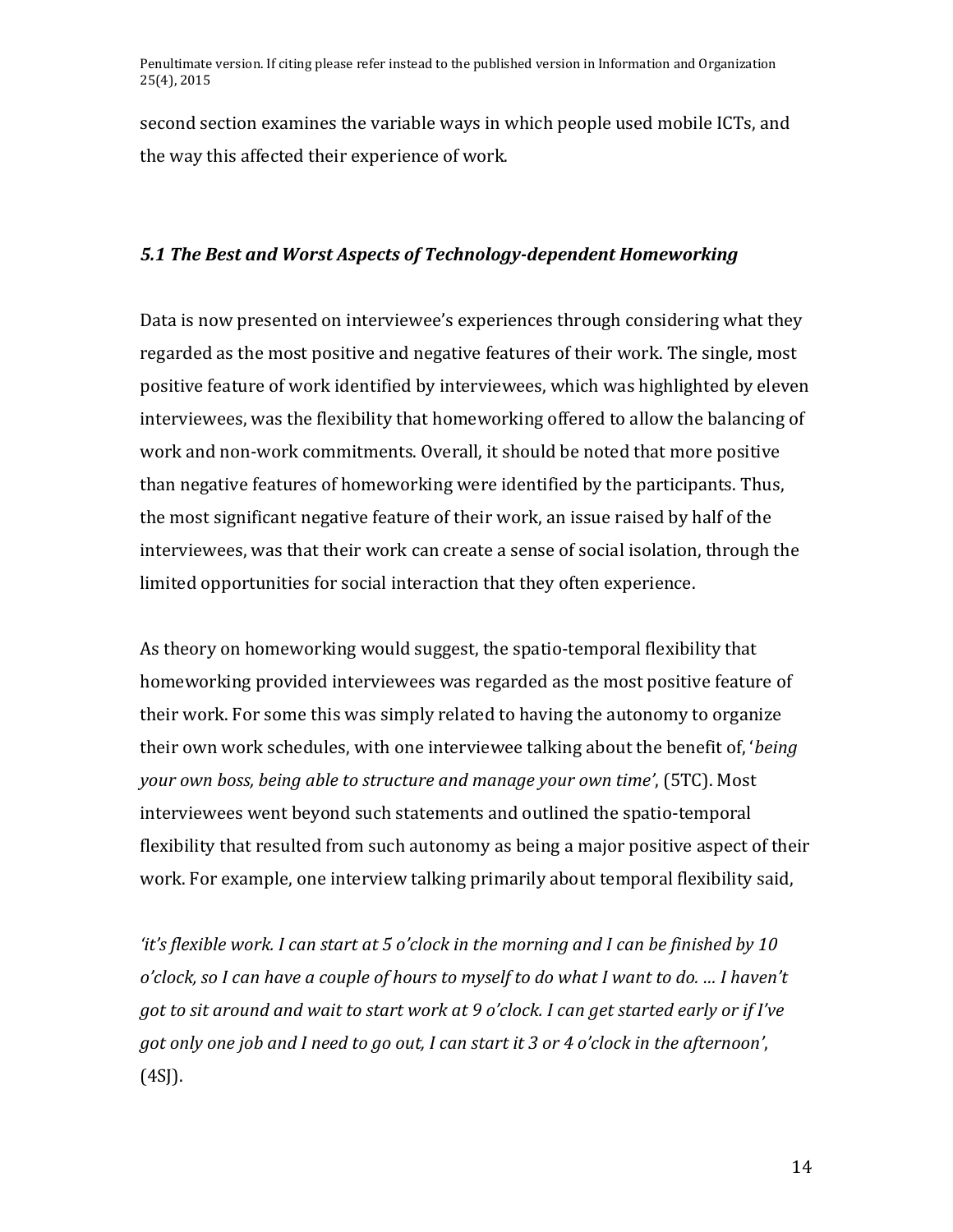Other interviewees also made reference to how the spatial flexibility they had allowed them to balance work commitments with other types of domestic commitment such as shopping. Thus one London-based interviewee said,

*'I enjoy being able to slip out and hang my washing out, come back in. I can pop out to Brent Cross Shopping Centre if I need to for an hour, back again and nobody has particularly missed me'*, (12MB).

As suggested by the quote above, one of the key benefits of the levels of flexibility and autonomy experienced by these homeworkers was that it allowed people a significant amount of scope to balance work and non-work commitments. One of the most common types of non-work commitment that was mentioned by all interviewees who had children, was childcare, with many interviewees typically arguing that being a homeworker helps in balancing work and care responsibilities. Thus, one interviewee said,

*'it's the flexibility of it* [work] *and I'm here for my daughter and it doesn't matter if she's sick, it doesn't matter if she's on school holiday. I haven't got to panic about childcare or paying it or… That is absolutely fantastic'*, (4SJ).

In general terms, the homeworkers that were interviewed were broadly happy with their work, and, as a consequence, as outlined above, the number of negative comments made about work were significantly fewer than the number of positive comments. The single most negative aspect of their work identified by interviewees was a sense of social isolation, with half of the interview cohort identifying this as a regular negative feature of their work. A lack of opportunity to socially interact with others was identified as a problem for a number of distinct reasons, both professional and social. In relation to professional isolation, the individualized nature of people's work situation, where they were independent self-employed workers with no formal colleagues, meant there was a lack of support regarding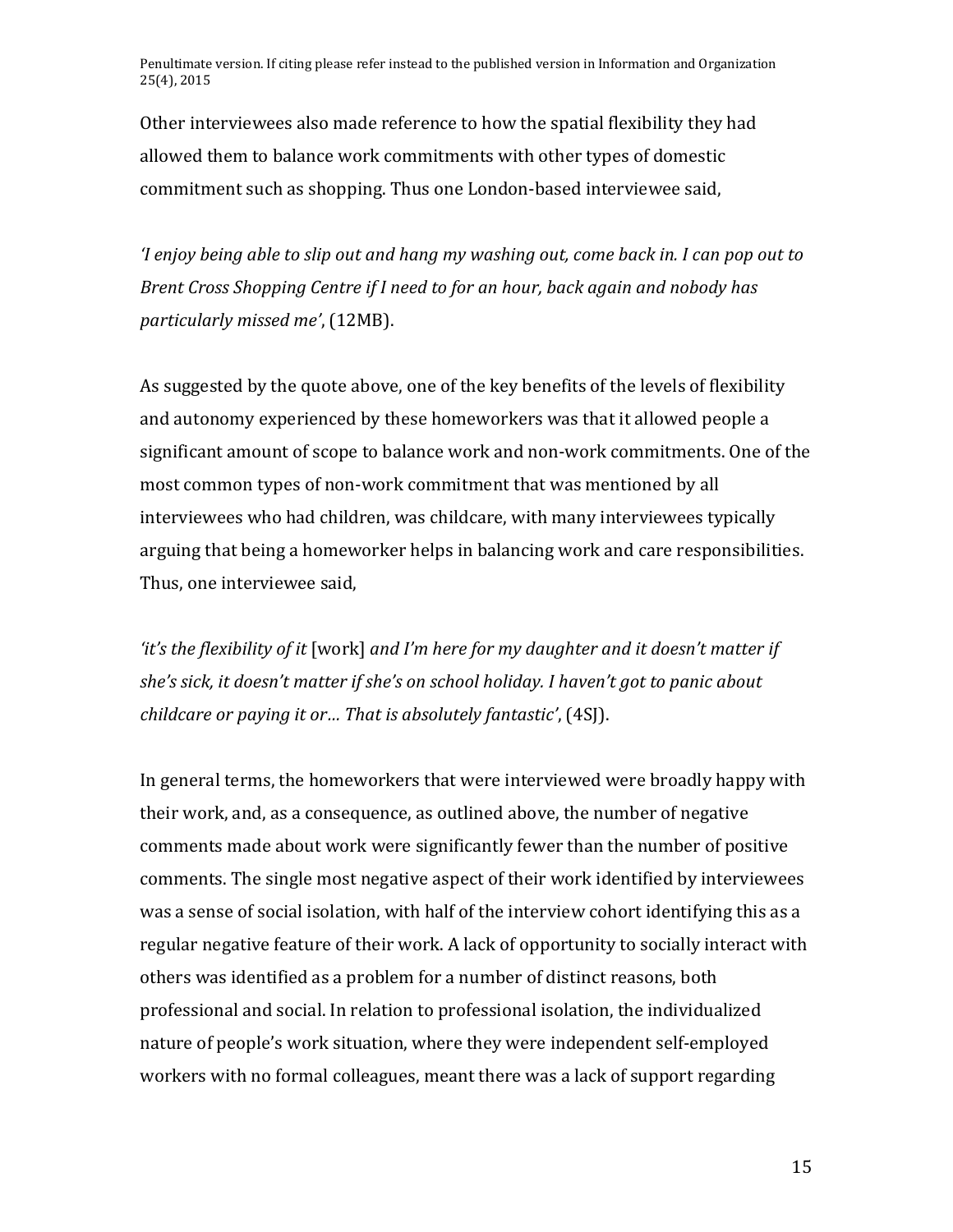problem solving, as people had no peers or managers to communicate with. For example, one interviewee said

*'there are times when not having somebody to bounce things off of… you know, like when you work in a corporate environment you have other people to talk to and you kind of …. I have to come up with my own solutions all the time'*, (1LJ).

Another example of professional isolation related to a lack of people to communicate with when a stressful situation had been experienced. Thus, one interviewee said, '*you can have a bad time with a client and you've got no one to bounce it off, so you tend to sort of take it all in on yourself'*, (12BB).

Interviewees also made reference to a more general sense of social isolation, which was partly related to the fact that interaction and communication with clients was typically done via email, with it being rare for people to have to either meet clients face-to-face, or even communicate by phone to carry out their work. For example, one interviewee succinctly summarized this by saying, '*99% of the work comes via email*', (5CT). Another interviewee made the same point arguing that, '*communication with the client is not the biggest part of my work. It's usually all done via email. I really don't get that many phone calls'*, (1LJ). This feature of their work, combined with the fact that they did not employ any other workers, and that the work tasks they undertook could be done independently without any need for collaboration or communication with client staff or any other people, meant that interviewees experience of work was very much individualized, with them working on their own, in their homes. As a consequence a number of interviewees identified the lack of opportunities to chat and socialize with other people when they were working as being a negative aspect of their work. Thus, one interviewee said,

*'it can be very, very lonely because you don't get to talk to the client face to face or even on the phone most of the time … You don't get to, you know, meet round the water*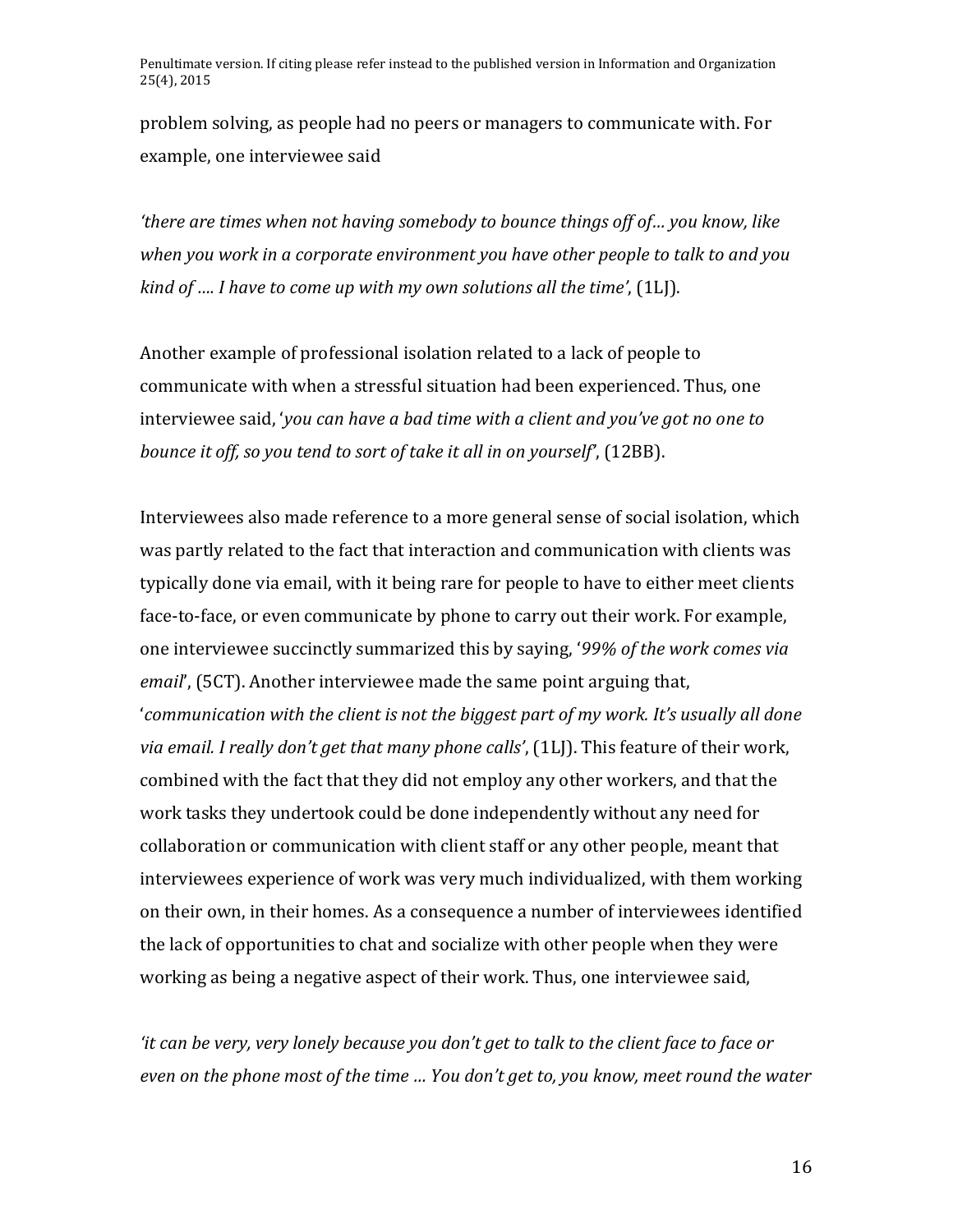*cooler and have a natter and stuff .. the biggest negative thing is that you just don't see any other adults all day and that can be quite isolating sometimes'*, (9SD).

With respect to the two issues examined here, people's work status as selfemployed appears to have a more significant impact on their experience of social and professional isolation, than it does on the flexibility that homeworking provides for balancing work and non-work commitments. While the experiences of interviewees in relation to the latter topic is similar to research findings for employed, homeworkers, the lack of any colleagues to interaction with suggests they experience greater levels of social and professional isolation than employed homeworkers. The focus now shifts to examine how people's use of mobile ICTs affected their experiences of work, particularly in relation to the focal themes of having the flexibility to manage the work/non-work boundary, and experiences of social and professional isolation.

# *5.2 The Use of Mobile ICTs and their Impact on People's Experience of Work*

In relation to the use of mobile ICTs the most common device that people referred to was a smartphone, which was used to access email, social media sites and work remotely, most typically when people were away from the home workplace. However, as will be outlined, other technologies were also referred to by some interviewees. The interview evidence suggests that the work-related mobile ICT use among homeworkers was widespread, as very few interviewees did not use them for their work.

In general terms the impact of mobile ICT use on people's experience of work was contradictory. Thus, while half of our interviewees identified negative issues related to their use, eight referred to positive aspects of mobile ICT use. Further, many positive and negative comments were made by the same people with only a small number of people making purely positive or negative comments. One of the key findings from the analysis of work-related mobile ICT use among interviewees was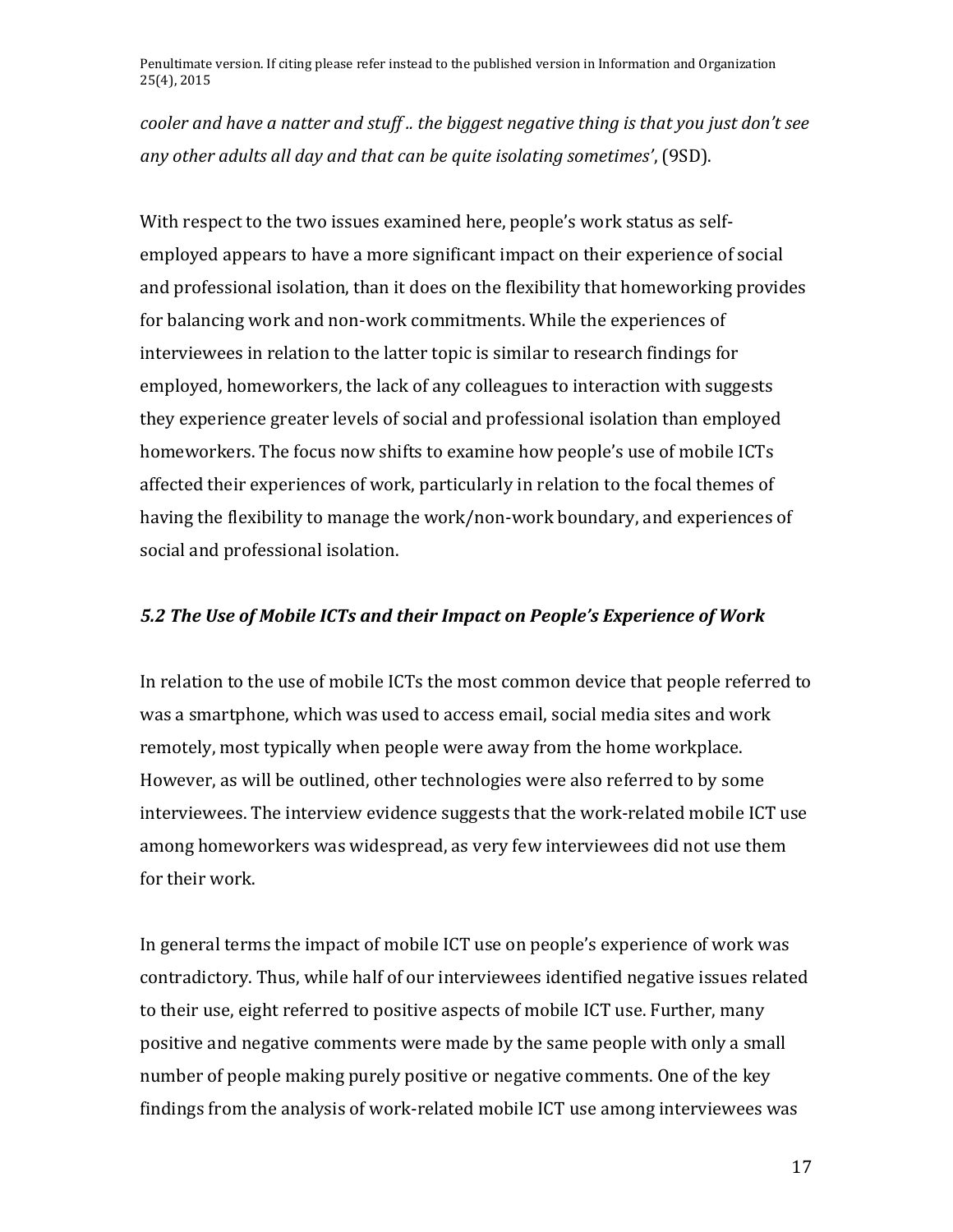the diversity of perspectives adopted. Overall, four separate perspectives were identified. These will be described later, with this section starting by outlining the positive and negative impacts that mobile ICT use had on people's experiences of work.

The key benefit to interviewees of the way they used their smartphones was that they were contactable by clients via phone or email irrespective of whether they were at home or not. Thus one interviewee said,

*'because the phone is a smartphone and it gets emails on it .. it goes off when I get a work email so I know that somebody's looking for something and I can check that on the phone and see what they want… I have been contacted by a client while I was shopping in Meadowhall<sup>1</sup> one day who wanted me to do something and I managed to do it on the phone while in Meadowhall and I managed to bill for it as well, so that was great … the phone really does give me the freedom to not have to be indoors all the time'*, (9SD).

Interviewees who used smartphones to access email talked of how, prior to possessing them, they typically accessed their work email on computers in their homes. The importance of email as the primary means of client-based communication meant that when they were away from home it was difficult to check for client emails, which caused concerns regarding potentially important messages that may not have been accessed immediately. Thus, the quote above highlights how that checking for work emails on their smartphones when away from home enhanced people's experience of spatio-temporal flexibility, and to some extent 'liberated' them from the confines of the home work environment. This sentiment is summarized by one interviewee as follows,

*'I kind of like it when I'm, for example, outside in the sun with a couple of friends and one of my clients is calling. It gives me a great feeling'*, 6AJ.

l

<sup>&</sup>lt;sup>1</sup> A large shopping complex.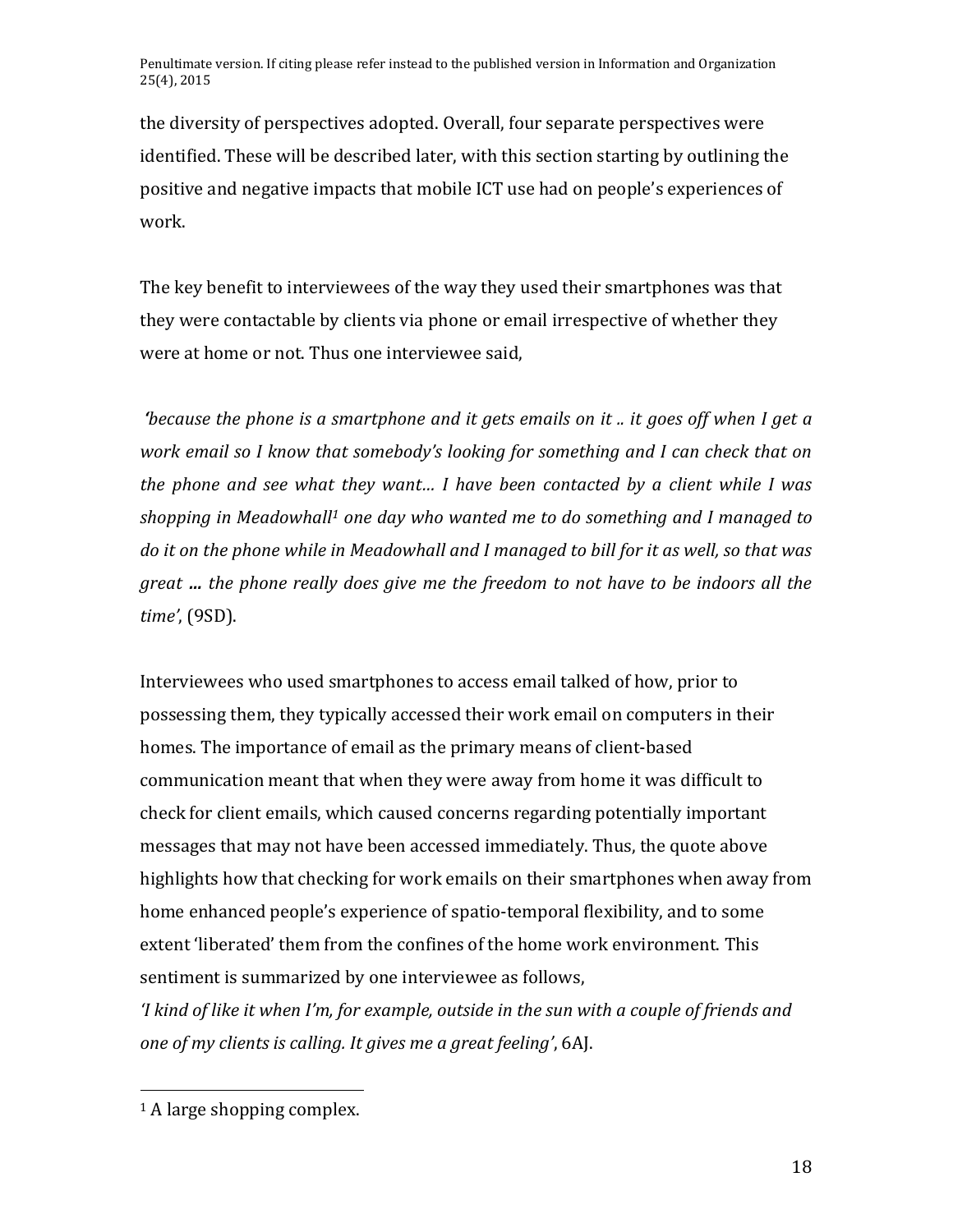Further, similar positive experiences were derived from the way other technologies such as netbooks (miniature laptops) and wireless internet access provided spatiotemporal flexibility, allowing people to work when away from home. This is illustrated in the following two quotations,

*'if I want to go out to lunch where they've got a Wi-Fi connection, then I can go for an early lunch when it's quiet and work there. So that does help – I don't feel so tied down … I've had it* [netbook] *for about 6 weeks and it's just making a tremendous difference because I can get out and I can go to Starbucks for a cup of coffee and just get away when I'm feeling overwhelmed', (8CF).*

*'We have a narrowboat funny enough and I work off our narrowboat quite a bit, especially if we're away weekends or I stay some Friday nights on it and I'll take my*  [mobile laptop internet connection] *with me', (13BJ).*

As with smartphone use, the above two interviewees make clear the key benefit they derive from using these technologies in the way they did was that they provide them with a degree of spatial 'liberation' from the home work environment

However, a number of interviewees also highlighted a negative consequence that can result from accessing work-related emails on mobile devices while away from the home. This was that clients can develop an expectation that people are available all the time which may make them more likely to contact people anytime, whether during working time or not. Thus one interviewee, who was broadly negative about the impact of using mobile ICTs had on people's experience of work said,

*'I think it [a smartphone] forces you to be 24/7 and you're forever jumping to look at your emails and you never get away from it … I've seen other virtual assistants and all their clients that get everything to their phone and they're kind of like jumping every five minutes when something comes through and I'd hate that',* (5CT).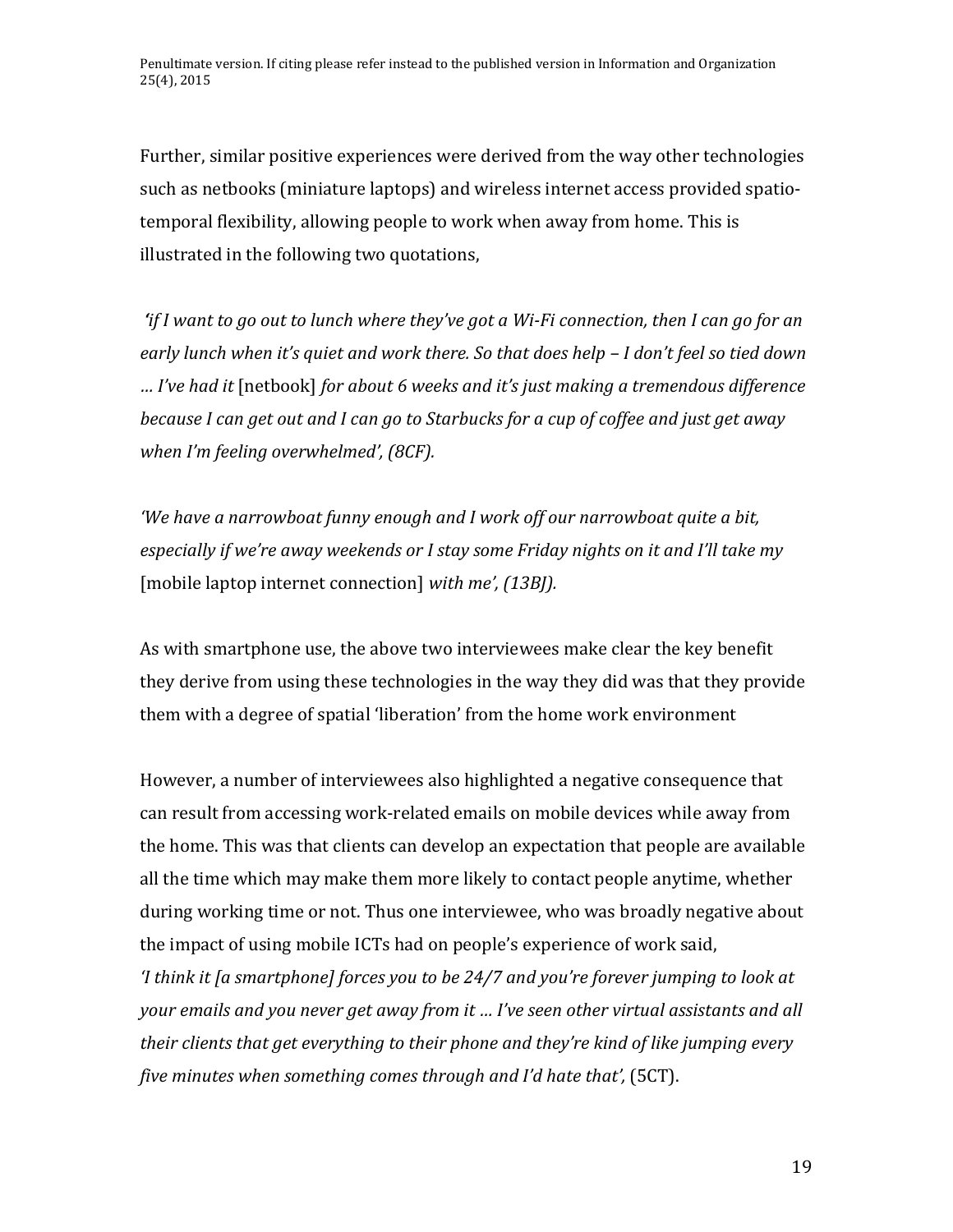While the quotations so far separate the positive consequences of accessing workrelated email on mobile devices away from the home from the negative consequences, a number of interviewees expressed both sentiments virtually simultaneously. This is expressed in the following two quotations,

'*I don't think they're a good thing or a bad thing. I think they can be a nuisance obviously because you're constantly looking and you just want to have a look … Emails … come through on the phone, so they're always with me. I do think though sometimes because I'm self-employed, even if I'm on days out, I find myself checking the email because you never know, it just might be that million pound job that someone wants me to do!'*, (11PM).

*'I've got my* [smartphone]*, so that's picking up emails without my computer being on. So I can actually see when I am out and about if an email comes in and it looks urgent, I can choose whether or not to answer it . … They're a pain in that you can't put them down, you get addicted to them. But on the other hand it does give you the freedom to leave the office because you can still pick up stuff and deal with it if necessary', (12MB).*

Thus both these quotes highlight that accessing work emails beyond the home provided the benefit of freeing them from the home work environment while also resulting in them feeling an increased need to constantly check their mobile ICTs for work email, which could make it difficult to switch off from work. Such contradictory sentiments were expressed by five interviewees. Thus for these people, the consequences of using mobile ICTs for accessing work emails beyond the home were simultaneously positive and negative.

Before describing and summarizing the different perspectives on the work-related use of mobile ICTs identified, it is necessary to examine one final perspective, thus far not touched on. This is the perspective of the four interviewees who had chosen, at the time of being interviewed, not to make any significant use of mobile ICTs in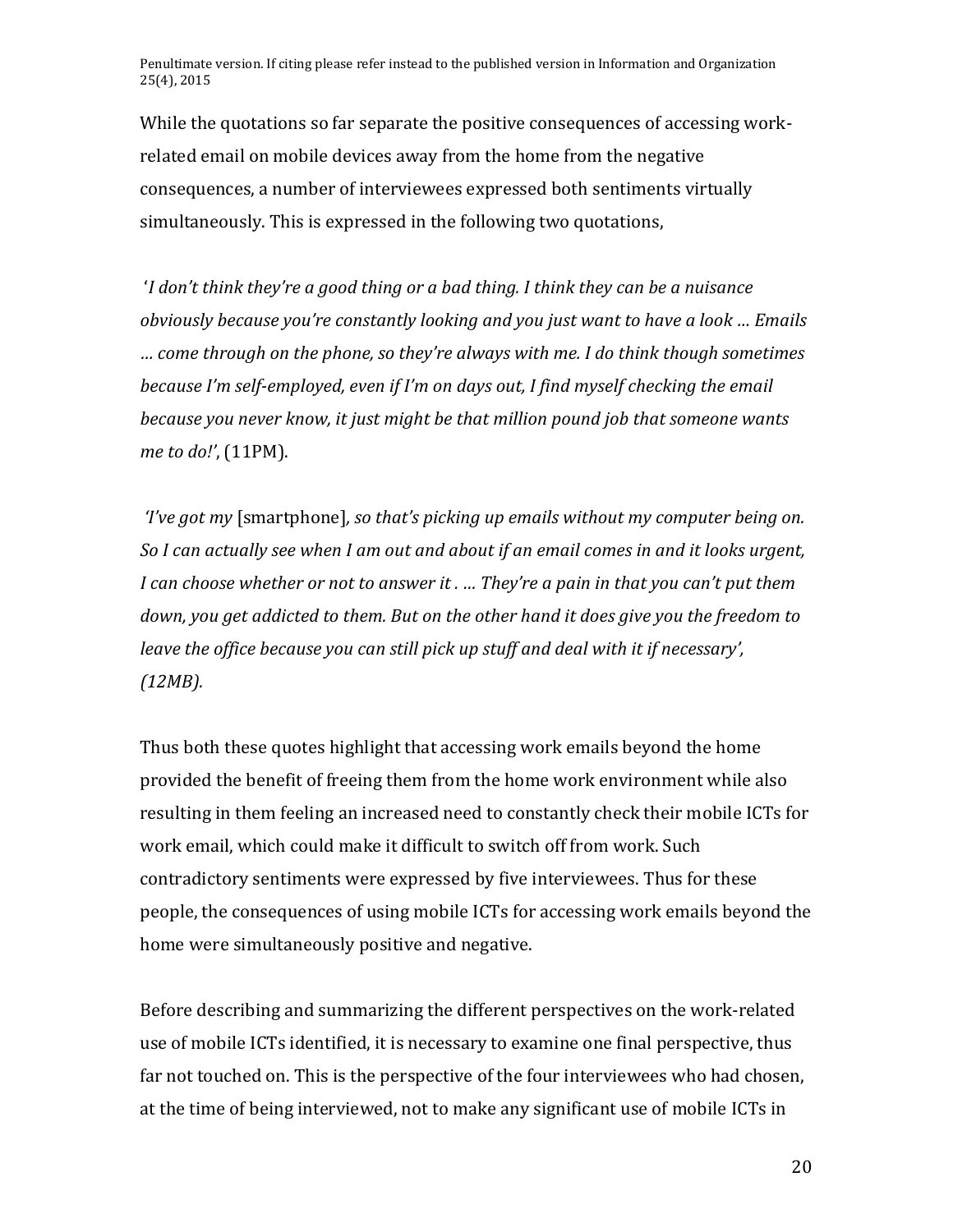their work. For these people, mobile ICTs were regarded simply as not their preferred work-related communication tool, with other means of ICT-based communication being utilized (typically email via laptop or desktop computers). The lack of use of smartphones for work by these people may have been related to the fact that at the time of the interviews (Summer 2011), smartphone adoption was only just starting to become widespread. Thus one interviewee said, *'I have a phone, but it's a dinosaur. I didn't get a cell phone until 3 years ago ... I think a lot of it has to do with where we live. We live in a rural area, everyone is online, and everyone has a computer, but people are just starting to catch up on fancier phones', (7HS).*

Another interviewee made a similar comment, and also highlighted how for work, their desktop and laptop computers were the crucial work-related ICTs they depended on,

*'I don't have a fancy Iphone or anything like that ... my computers, I also have a laptop, those I rely on'*, (3TS).

Finally, one of these four people talked about having and using a mobile phone for work, but using it more as a diary and calendar, than a communication tool, *'I use my mobile phone as a diary .. I've lots of reminders and alarms'*, (10BB).

Thus, these four interviewees were not necessarily strongly against using smartphones for work, it was more that, at the time of the interviews, they did not possess the most up-to-date smartphone technology, and preferred to use other types of ICT, such as desktop computers, as their primary work-related communication tool.

As outlined at the start of this section, attitudes towards the work-related use of mobile ICTs, and their impact on people's experience of work were found to be quite diverse. Overall, among the 14 interviewees, four different attitudes to, and perspectives on the use of mobile ICT's for work were identified. The most common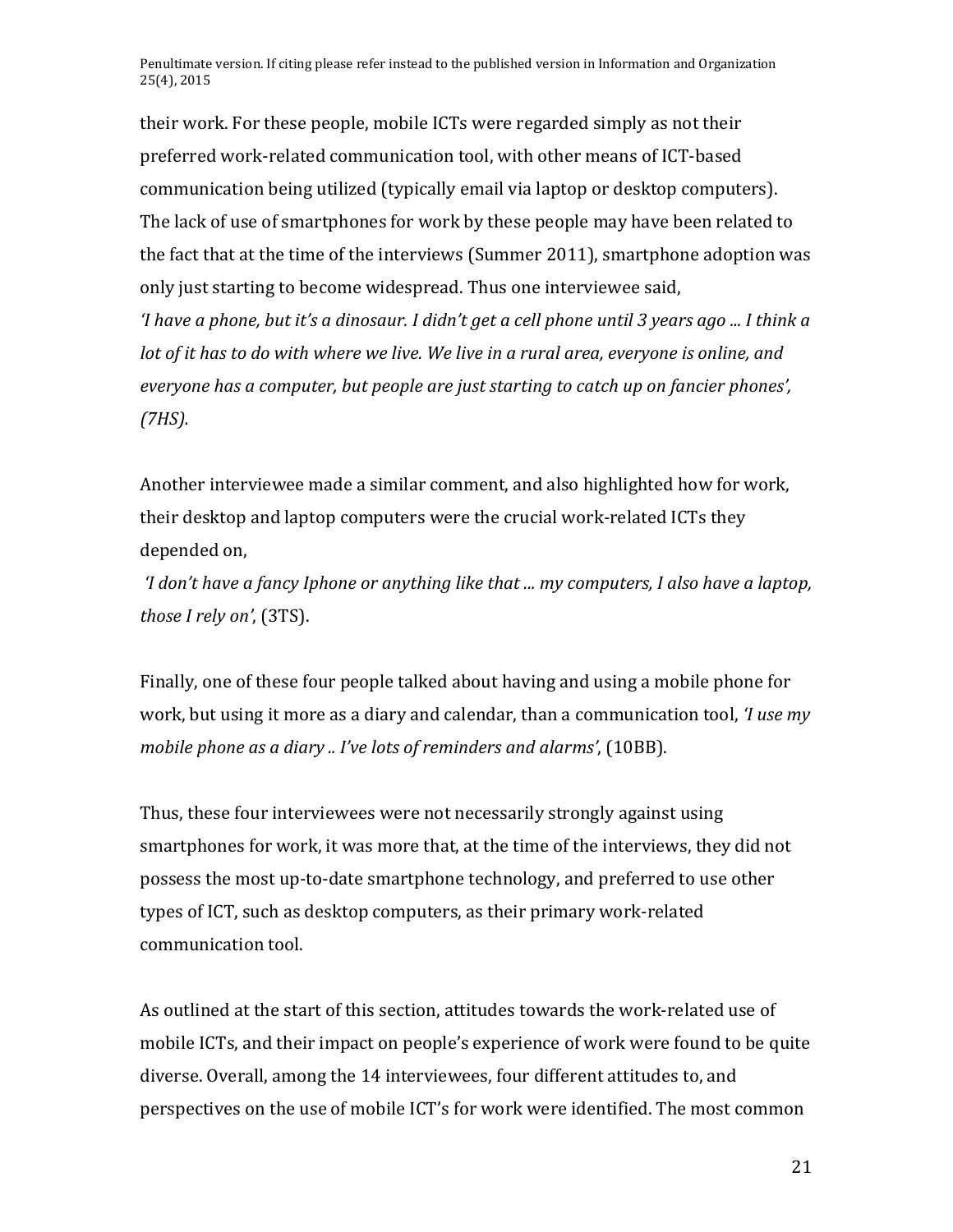perspective, adopted by five interviewees was the conflicted, or paradox perspective, where the use of mobile ICTs for work was seen to have both positive and negative aspects. The second most common perspective that was adopted, which was examined immediately above, adopted by four interviewees, was the indifferent perspective. For these people, the key ICTs utilised for work were desktop computers, or laptops, and mobile ICTs such as smartphone were not regarded as being necessary for people to undertake their work. The final two perspectives that were identifiable among interviewees were the optimistic and pessimistic perspectives, which were adopted by three and two people respectively. For those adopting these perspectives, in contrast to those adopting the conflicted or paradox perspective, the work-related use of mobile ICTs was seen as being either purely positive or purely negative. For the optimists, mobile ICTs were seen to enhance levels of spatio-temporal flexibility, and allowing people the scope to leave the home without losing contact with work. For the pessimists, the workrelated use of mobile ICTs was perceived as likely to result in the demands of work being increasingly difficult to escape from, through people feeling a need to constant respond to work-related communication, irrespective of time or place. Analysis of the characteristics of interviewees adopting these perspectives was found to be unrelated to factors such the amount of time they undertook homeworking, or whether they had children or not. Each of these perspectives is explored more fully in the discussion section which follows.

#### 6. Discussion

Arguably, one of main implication of mobile ICT use by homeworkers was that the use of these technologies meant that the home ceased to be their only possible workplace. This was because the ability to access email via a smartphone or via wireless internet facilities at disparate locations meant that people no longer had to be at home to access what were regarded as potentially important emails from clients. Thus, in Halford's terms, mobile ICT use has facilitated the, '*spatial*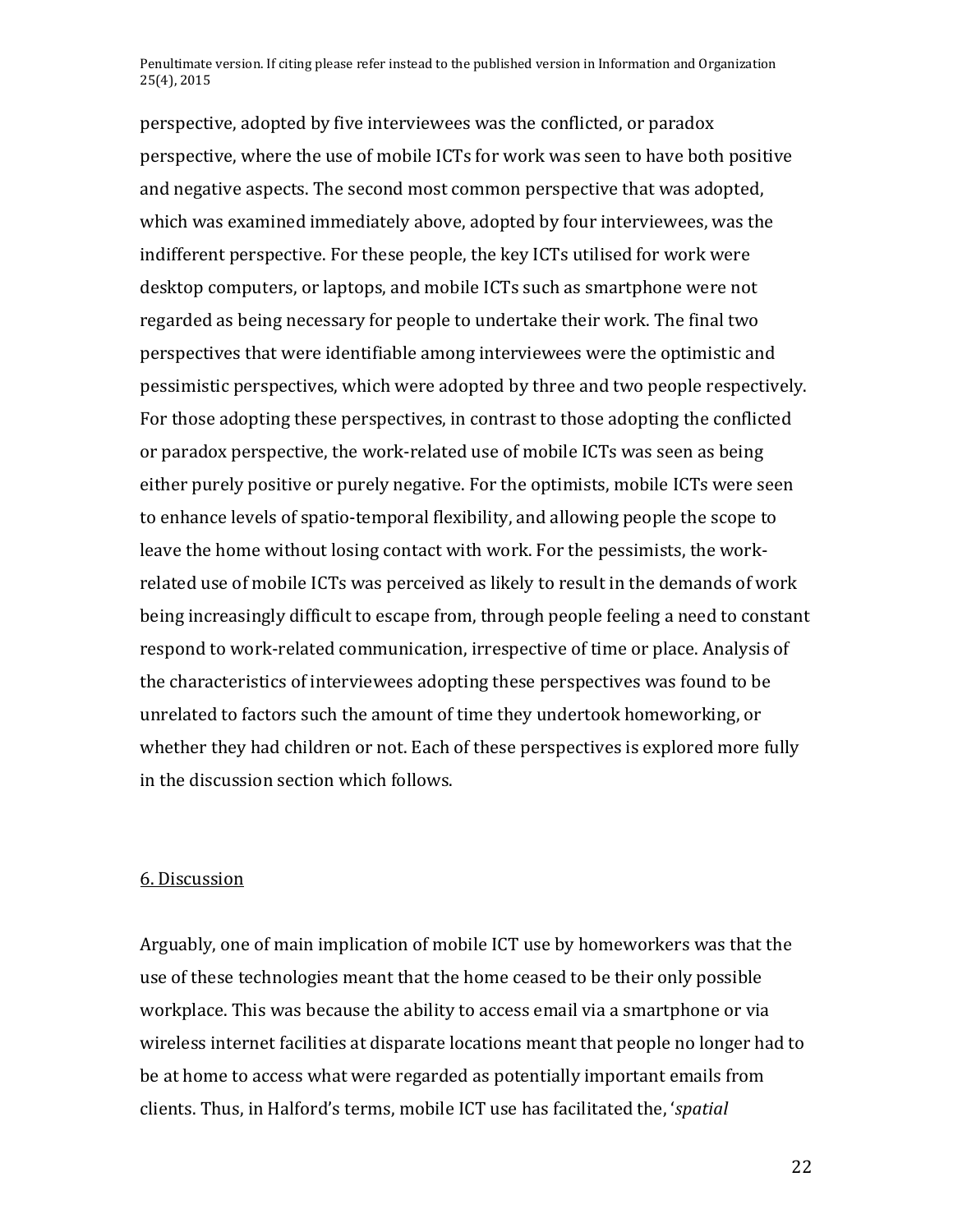*reconfiguration of work'*, (2005, p. 19). Ultimately, for the type of homeworkers examined here, while the home-based workspace may continue to be the central work-hub, using mobile ICTs for work purposes anywhere means that work can be undertaken from any location where a phone signal can be received. For officebased workers who use mobile ICTs to work extended hours at home during evenings and weekends (technology assisted supplemental work – see Derks & Bakker 2012 and Fenner & Renn 2010) the blurring of the work-home-boundary occurs through work intruding into the home space. In contrast, for the homeworkers examined here, the opposite happened, with the work-home boundary becoming blurred due to work escaping the home (via mobile ICTs).

The increased levels of spatio-temporal flexibility this resulted in enhanced the homeworkers' ability to balance the demands of work and non-work commitments. One of the articulated benefits of homeworking was the flexibility that it gave to people allowing them to balance their work and non-work commitments (Maruyama et al 2009, Tietze et al 2009). The findings presented here reinforce such conclusions, and suggest that working in the home provides people with opportunities to effectively balance work with childcare commitments and other home-based domestic responsibilities. However, the research data presented here suggests that one of the key positive benefits of mobile ICT use by the homeworkers was that it further enhanced existing levels of spatio-temporal flexibility through allowing people to leave the home to undertake non-work commitments (such as shopping), but still remain able to either be contactable by clients via email, or to work in a location outside of the home (with examples being given of this being done in cafes and shopping centres). In relation to understanding the experience of home-based workers this is an important insight, as studies of homeworking have typically focussed narrowly, in spatial terms, on the home. These findings suggest that, due to the ways mobile ICTs can be used, homeworkers have an increased level of spatial autonomy and flexibility, and ongoing research on home-based work requires to take greater account of this.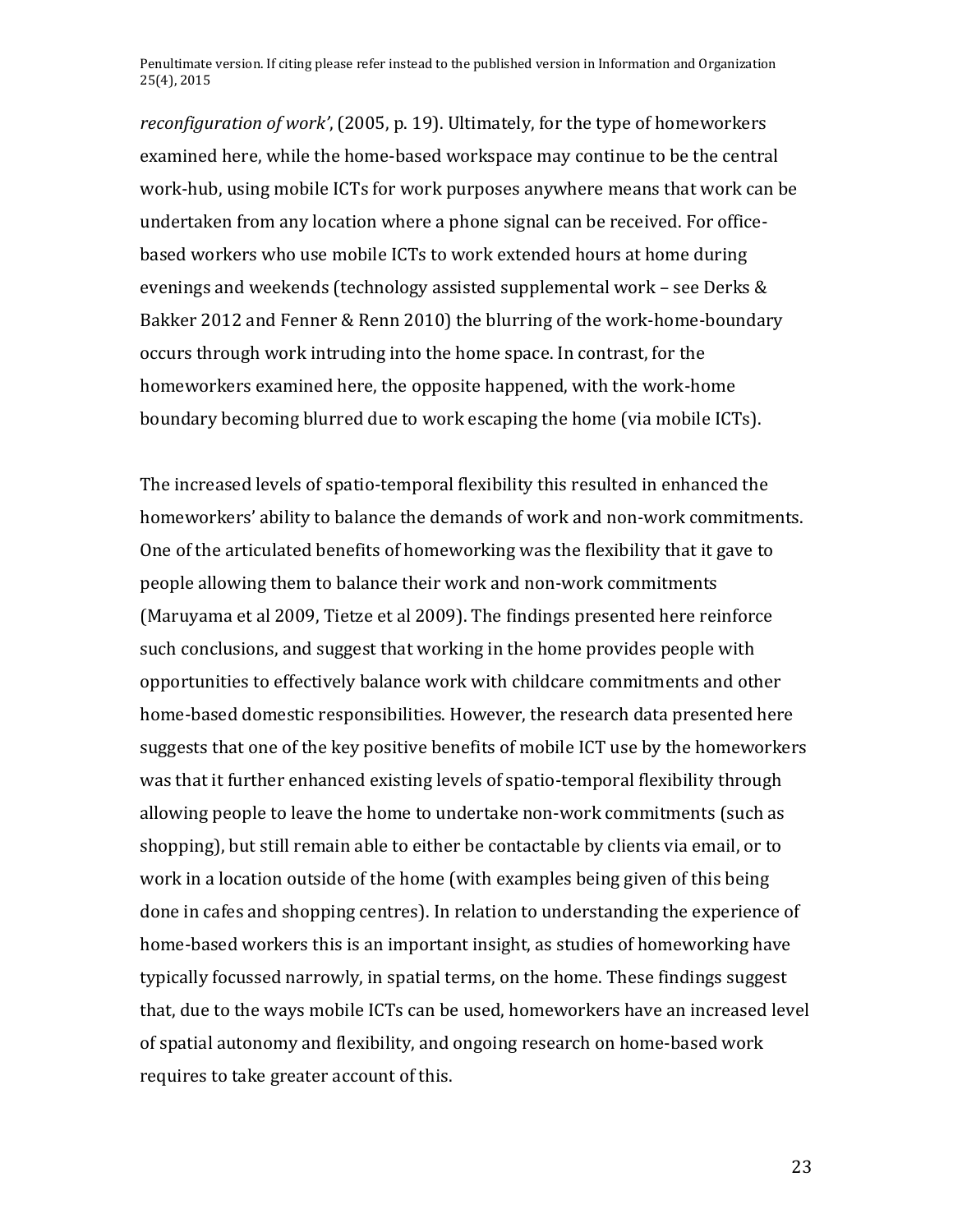A second positive consequence of the enhanced levels of spatio-temporal flexibility provided by smartphones was that this helped people to address the social isolation that they occasionally experienced. Isolation was articulated by interviewees as being one of the most negative aspects of their work. This should not be surprising as Morganson et al (2010) suggest that it represents one of the drawbacks of homeworking, and Golden et al (2008) suggest that isolation is linked to the proportion of work time spent working at home. In the present study, the homeworkers' experiences of isolation were also likely to have been due to the fact that they were self-employed, and had no peers or managers at all that they could communicate with. The enhanced levels of spatio-temporal flexibility that mobile ICT use (and smartphone use in particular) provided allowed people to socialize through getting out of the home environment, while still being able have access to email and remain contactable by clients. However, while reducing people sense of general social isolation, the way the homeworkers utilized their mobile ICTs for work did not address the type of professional isolation identified as a problem by Cooper and Kurland (2002). Again, this represents a useful addition to knowledge on the topic of isolation among home-based workers, as research on this topic has almost exclusively been focussed on employed rather than self-employed homeworkers. The significant differences which exist between employed and selfemployed homeworkers, outlined above, results in experiences of professional and social isolation being substantially different. What our results suggest is that the lack of colleagues possessed by our interviewees means that the way mobile ICTs are used to help reduce social isolation, through allowing people to leave the home while still having access to work-related communications, represents a significant positive feature of work-related mobile ICT use.

The ways in which these homeworkers used mobile ICTs is conceptualised by Nippert-Eng (1996) as 'bridging', defined as, *'objects and activities that facilitate, even encourage, mental transitions between home and work'* (Nippert-Eng 1996, p. 117). This is because, the way in which they used their mobile ICTs, for example to remain contactable to clients when doing activities outside the home such as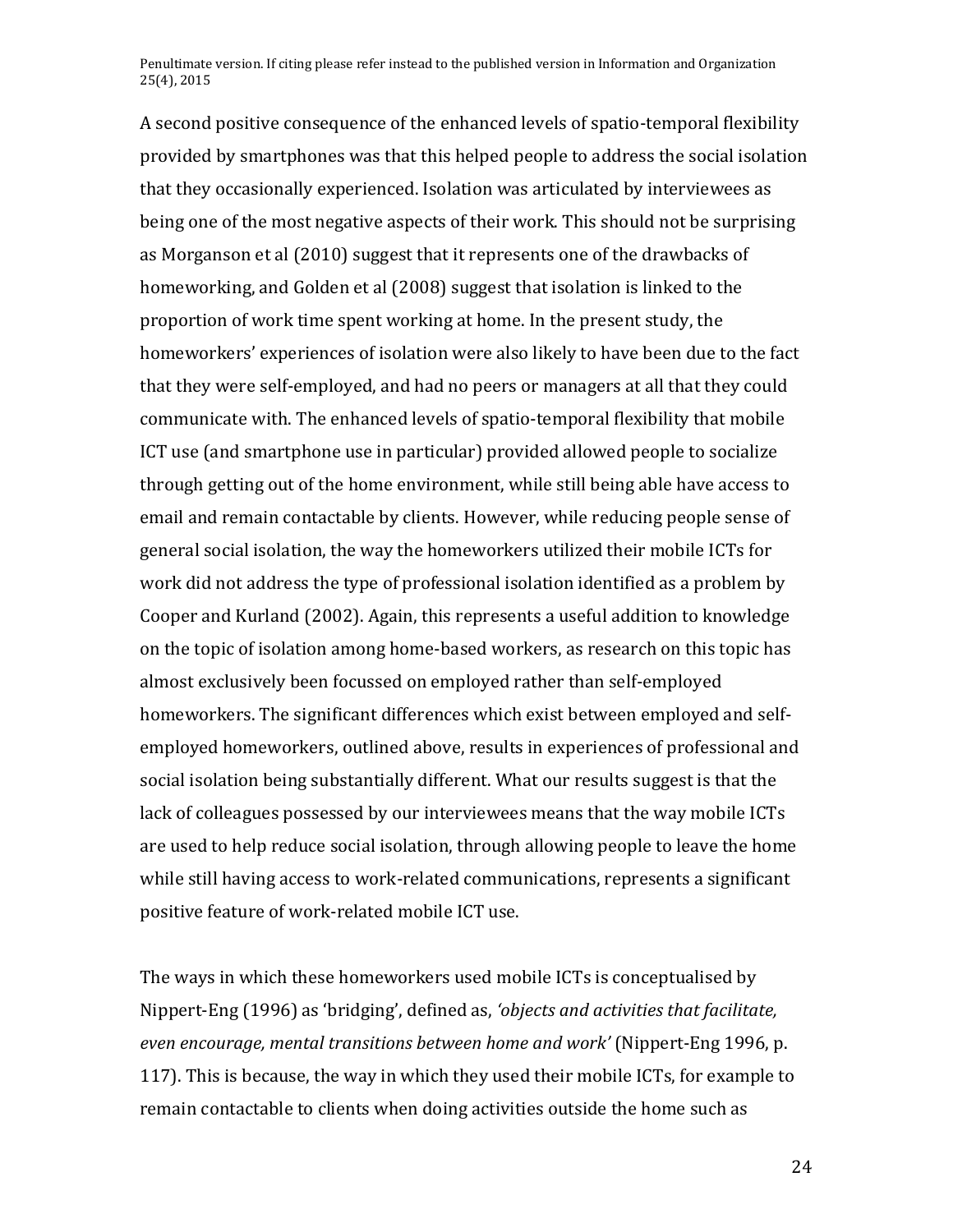shopping or meeting friends, allowed them to balance these multiple commitments, and easily transition from engaging with work issues to no work issues and viceversa.

The primary negative consequence of the homeworkers mobile ICT usage was that it appeared to enhance the sense of 'anytime, anywhere' contactability that people experienced (Lal & Dwivendi 2010, Orlikowski 2007). While mobile ICT use did not produce the extreme of 24/7 'temporal servitude' that Sarker et al (2012) refer to, there were concerns by some that mobile ICT use could create a strong desire to be constantly checking for work-related messages and emails on their phones, irrespective of time or place. Similar conclusions were reached by Mustafa and Gold (2012), who examined a similar cohort of self-employed homeworkers. They reached predominantly negative conclusions suggesting that mobile ICT use created a sense where people had become 'chained' to their work, and never felt fully able to escape the need to be available for clients, and respond quickly to any requests they provided.

Importantly, where the findings of this study differ from those of Mustafa and Gold (2012) is that when looked at holistically the consequences of the way people use mobile ICTs is contradictory, rather than simply being negative. As outlined previously, the contradictory consequences of the homeworkers' work-related mobile ICT usage patterns was visible in the fact that half of the interviewees who used mobile ICTs for work simultaneously highlighted both positive and negative issues. Further, the issues highlighted were not simply separate positive and negative issues that were unconnected, but were factors which appeared to be directly contradictory. This represents another example of paradoxical characteristics of work-related mobile ICT use (Mazmanian et al 2013). On the one hand, using mobile ICTs at locations beyond the home to access work-related email 'liberated' people from the confines of the home work environment as they were now able to access what they regarded as important messages while away from the home, rather than only having access to them via home-based computers. This was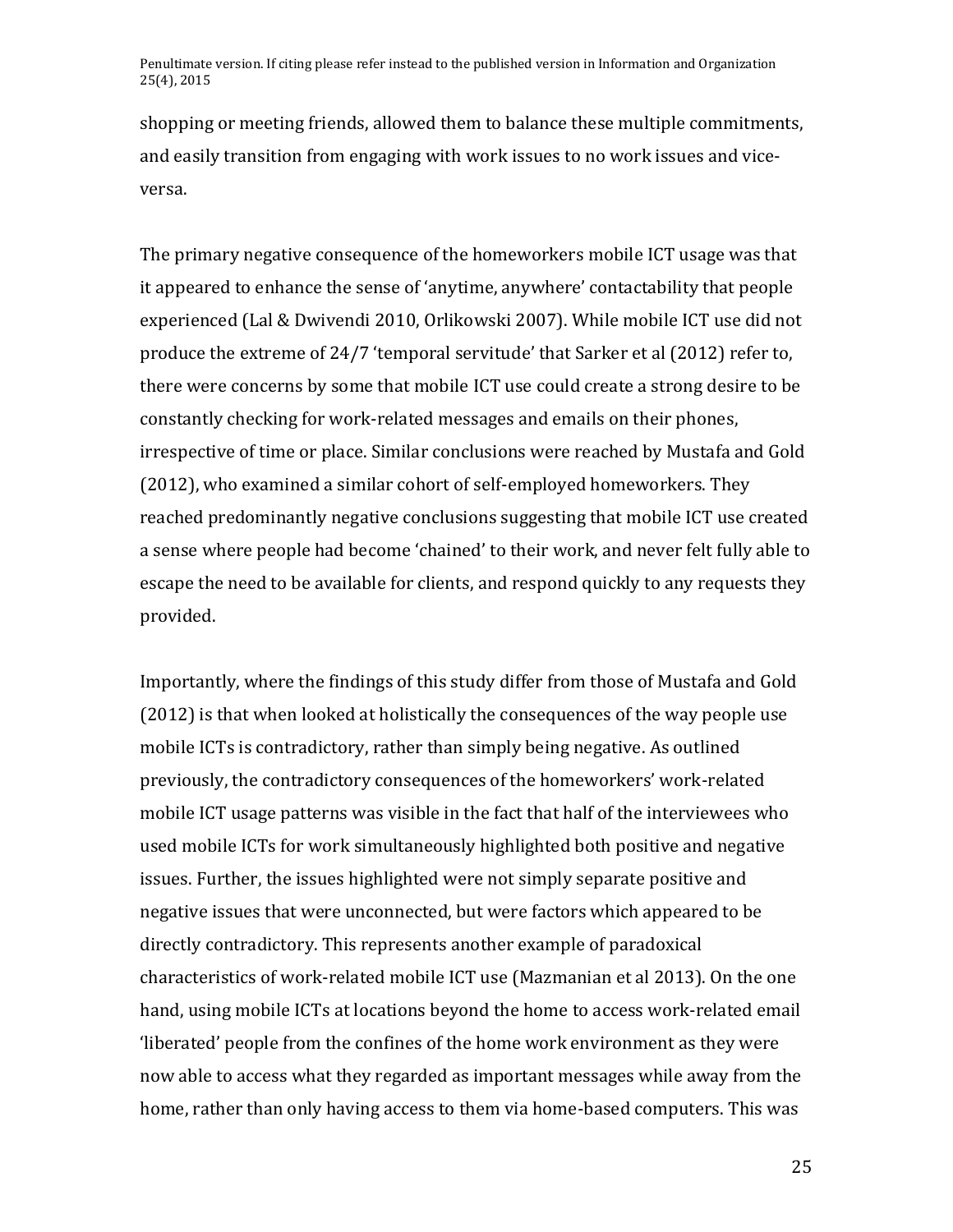experienced as liberating as it allowed the homeworkers to better juggle the demands of work and non-work commitments, and also helped reduce the sense of social isolation they sometimes experienced. On the other hand, this same feature of work-related mobile ICT use simultaneously resulted in people developing a sense of imprisonment, or inescapeability, as work was becoming difficult to switch off from, due to having continuous access to work-related messages irrespective of time or location. Thus, In Arnold's (2003) terms, the homeworkers' use of mobile ICTs outside of the home domain were simultaneously liberating and enslaving.

One of the key findings here, as with Nansen et al's (2010) study of how the boundaries between work and non-work are negotiated in some Australian households where home-based working occurred, was the diversity of perspectives on work-related mobile ICT use that were identified. Thus, even with the relatively small sample size of 14 utilized here, four separate perspectives on work-related mobile ICT use were identified (conflicted, indifferent, optimists and pessimists). This diversity is arguably illustrative of the user agency that represents a key feature of what Orlikowski (2010) labelled the 'emergent process' perspective on socio-technical relations. Thus, among the interview cohort researched here, four quite different attitudes towards the work-related use of mobile ICTs were identified, as well as two different use patterns being identified (with use patterns being similar for the conflicted, optimists and pessimists, but non-existent for those adopting the indifferent perspective). These use patterns illustrate how the same technological artefact, in this case mobile ICTs, can have different meanings for, and be used in quite different ways by different users.

While the paradoxical experience of those adopting the conflicted perspective have been examined already, it is useful to consider the situation of those adopting the three other perspectives. The diversity of perspectives on mobile ICT usage, and the existence of a group of interviewees (the indifferent perspective) who do not make use of mobile ICTs may be partly related to the fact that the time when the research was done (summer 2011) represented an early stage during the adoption and use of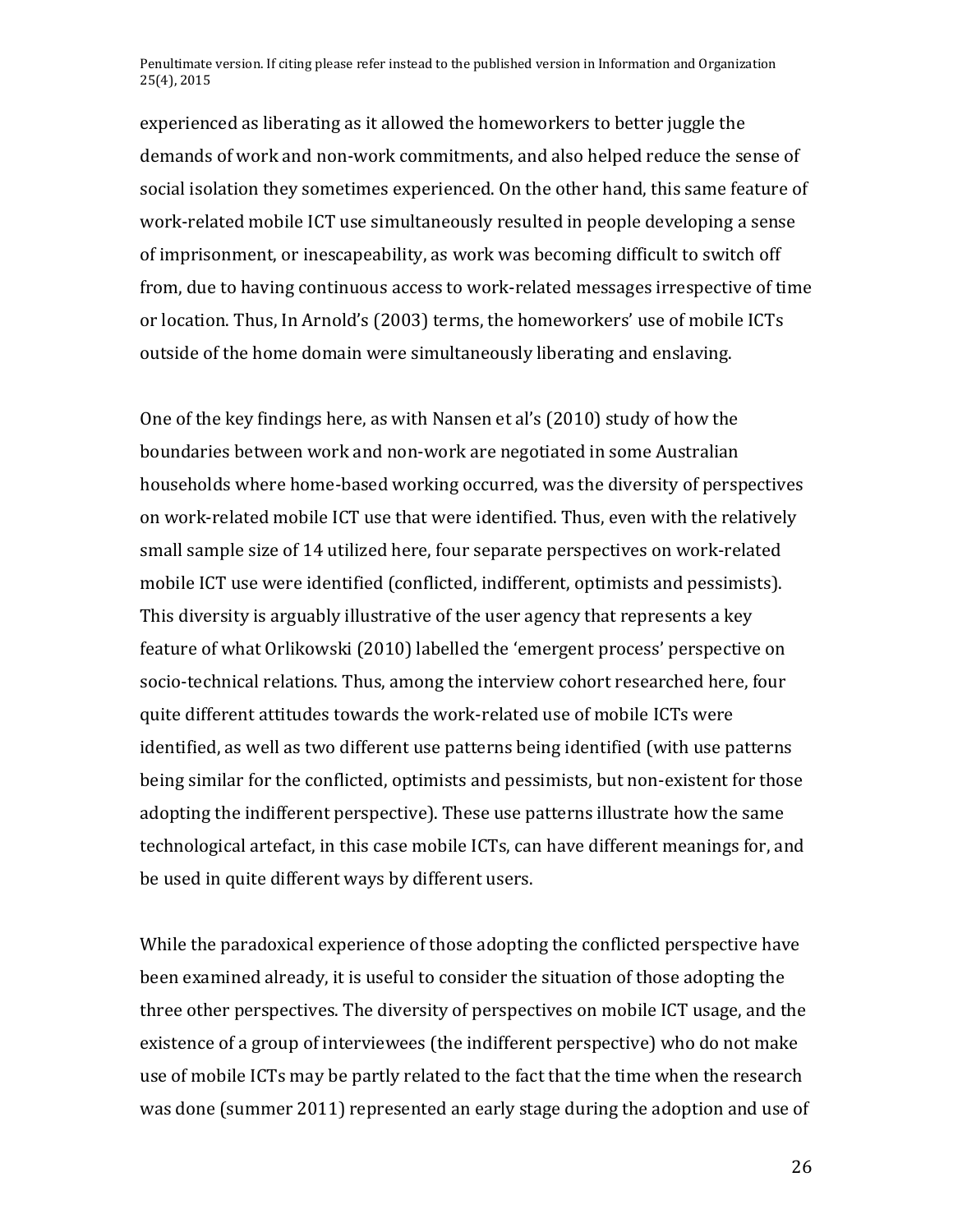smartphones, where a broad diversity of user perspectives is likely to exist. Further, those adopting the indifferent perspective may simply be 'late adopters', who are cautious about using any new technology at early stages of its adoption. As the data highlighted, these people are comfortable with the use of ICTs and make extensive use of desktop and laptop computers in their work, they have simply, thus far, not found a need to use mobile ICTs to facilitate their work.

In relation to those adopting the optimist and pessimist perspectives on workrelated mobile ICT use, these people focus on particular positive or negative consequences from mobile ICT use. A possible explanation for the adoption of these views may be the perception among people that mobile ICT use is either compatible or incompatible with their preferred strategy for managing the work/non-work boundary. Despite the agency people possess to use mobile ICTs to support different boundary management strategies (see for example Duxbury et al 2014, Golden & Geisler 2007) it is arguable that in general terms the technological characteristics of smartphones (most fundamentally their portability, and the ability to provide email and phone-based communication functionality to people almost anywhere) are more compatible with an integrationist boundary management strategy than a segmentationist one (Richardson & Benbunan-Fich 2011). Thus, in Duxbury et al's study, more than half of those studied were classified as 'struggling segmentors' who found it difficult to both use smartphones for work, and sustain a segmentationist boundary management strategy. If this is the case, those adopting the optimist perspective may have a preference for an integrationist boundary management strategy, while those adopting the pessimist may have a preference for a segmentationist boundary management strategy. However, the data collected in our study does not allow us to effectively identify people's boundary management preferences, thus this remains a question requiring further exploration.

In approaching the end of this article it is useful to reflect on some of its limitations. A key point to highlight, which affects the generalizability of our conclusions, is the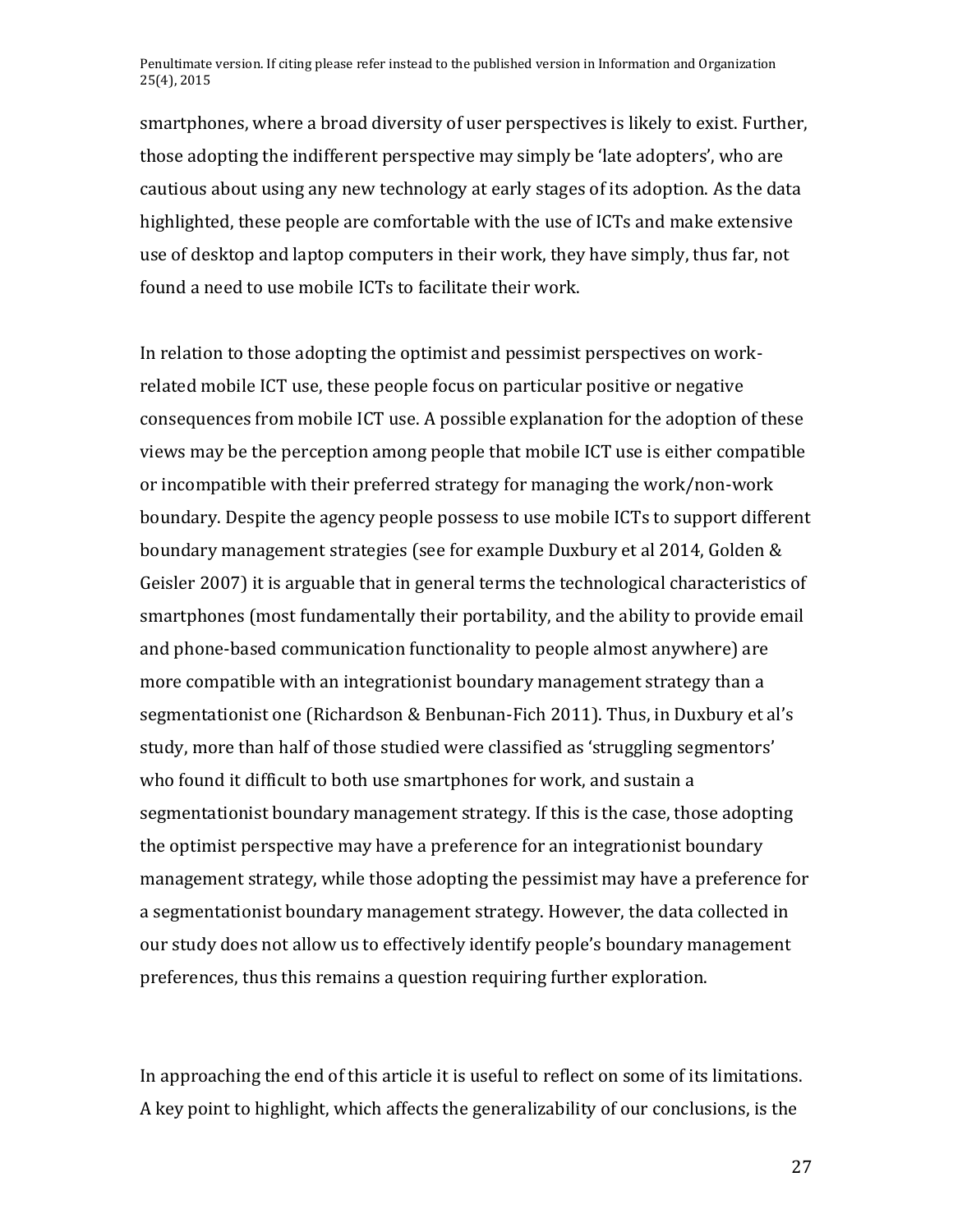importance of the role of the work/employment context in shaping the homeworkers' use of mobile ICTs and the subsequent impact of this on their experience of work. Fundamentally, the importance to the homeworkers of having access to email via mobile ICTs derived not only from the fact that they were selfemployed but also that the predominant way clients contacted them was via email. Thus, for these workers, email access was regarded as crucially important, and smartphones provided them with a means to access email beyond the home without the need for a desktop or laptop computer. While this highlights the importance of taking account of the employment/work context in the analysis of technology use, it also suggests that there may be limitations to the generalizability of the findings presented here. Other types of homeworker, such as those who are employed, may be less dependent on accessing email, and thus may use smartphones for work in quite different ways to the self-employed homeworkers examined here. Therefore it would be useful to do further research on mobile ICT use by different types of homeworker to establish how comparable their use patterns and experiences are to the workers examined here.

Finally, it would also be useful to do further research on the work-related use of smartphones by any type of worker, whether they are home-based or not. This is for two main reasons. Firstly, smartphone use is becoming increasingly widespread and is likely to be a work-related technology that increasing numbers of workers are required to use. Secondly, the differences in functionality between a smartphone and previous generations of mobile phone are quite significant. Most fundamentally, smartphones give mobile access to the internet, where social media sites and email can be utilized. It may be that these differences in functionality result in different use patterns, thus research on mobile ICT use needs to keep up-to-date with such technological developments through examining the most common and contemporary devices that workers are using.

#### 7. References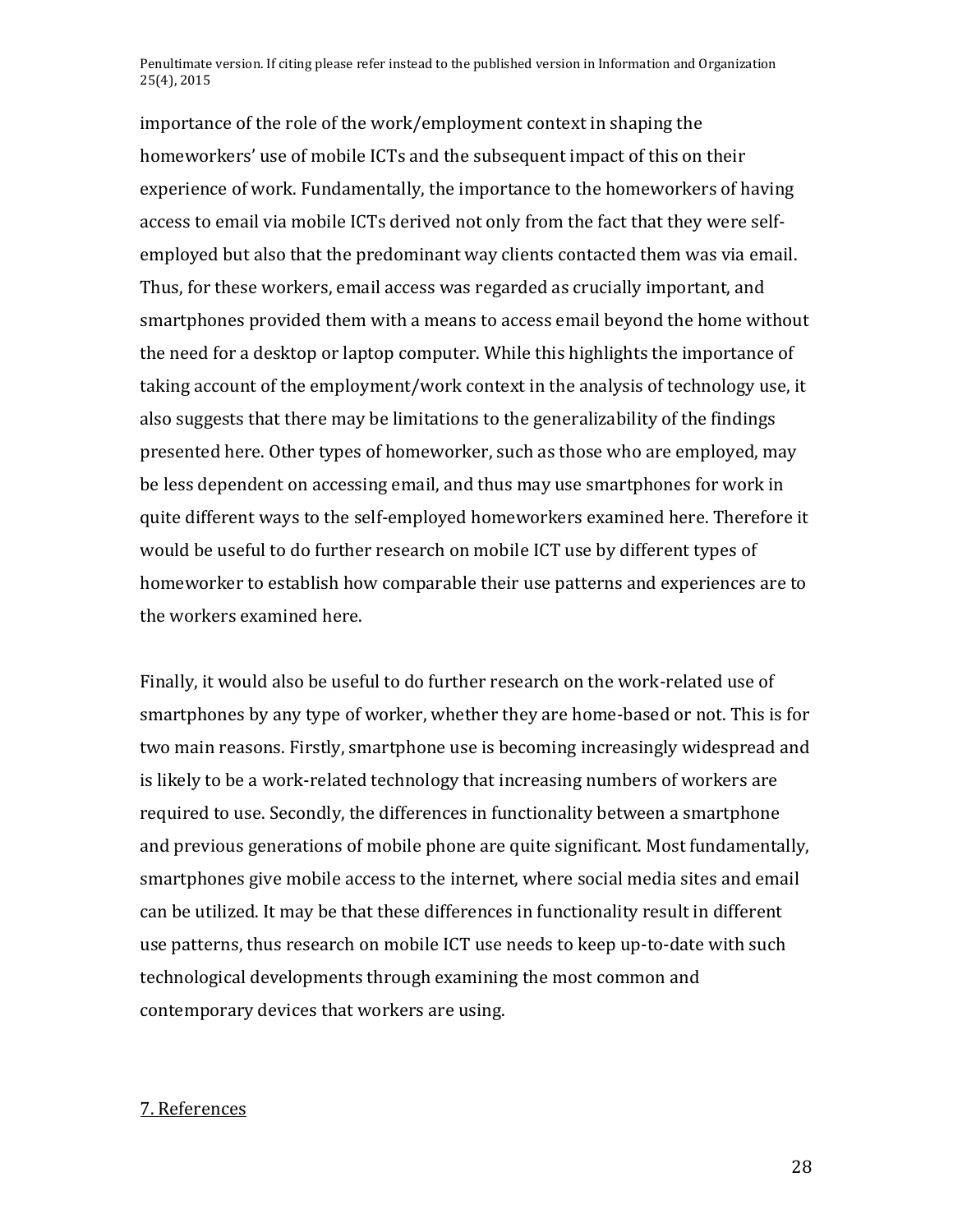- Arnold, M. (2003). On the phenomenology of technology: the "Janus-faces" of mobile phones, *Information and Organization*, 13, 231-256.
- Barley, S. Meyerson, D. & Grodal, S. (2011). E-mail as a Source and Symbol of Stress. *Organization Science*, 22, 887-906.
- Baruch, Y. (2001). The status of research on teleworking and an agenda for future research, *International Journal of Management Reviews*, 3, 113-129.
- Berg, B. (2006). *Qualitative Research Methods for the Social* Sciences (6th Edition). Boston: Pearson/Allyn & Bacon.

Cooper, C., & Kurland, N. (2002). Telecommuting, Professional Isolation and Employee Development in Public and Private Organization', *Journal of Organizational Behaviour*, 23, 511-532.

- Cousins, K., & Robey, D. (2005). 'Human Agency in a Wireless World: Patterns of Technology Use in Nomadic Computing Environments', *Information and Organization*, 15, 151-180.
- Derks, D., & Bakker, A. (2012). Smartphone Use, Work-Home Interference, and Burnout: A Diary Study of the Role of Recovery, *Applied Psychology: An International Review*.
- Duxbury, L., Higgins, C., Smart, R., Stevenson, M. (2014). Mobile Technology and Boundary Permeability. *British Journal of Management*, 25, 570-588.
- Fenner G., & Renn R. (2010). Technology-Assisted Supplemental Work and Work-to-Family Conflict: The Role of Instrumental Beliefs, Organizational Expectations and time Management, *Human Relations*, 63, 63-82.
- Golden, A., & Geisler, C. (2007). Work-Life Boundary and the Personal Digital Assistant, *Human Relations*, 60, 519-551.
- Golden, T., Veiga, J. & Dino, R. (2008). The Impact of Professional Isolation on Teleworker Job Performance and turnover Intentions: Does Time Spent teleworking, interacting face-to-face, or having access to communicationenhancing Technology Matter?'. *Journal of Applied Psychology*, 93, 1412-21.
- Halford, S. (2005). Hybrid Workspace: Re-spatialisations of Work, Organisation and Management, *New Technology, Work and Employment*, 20, 19-33.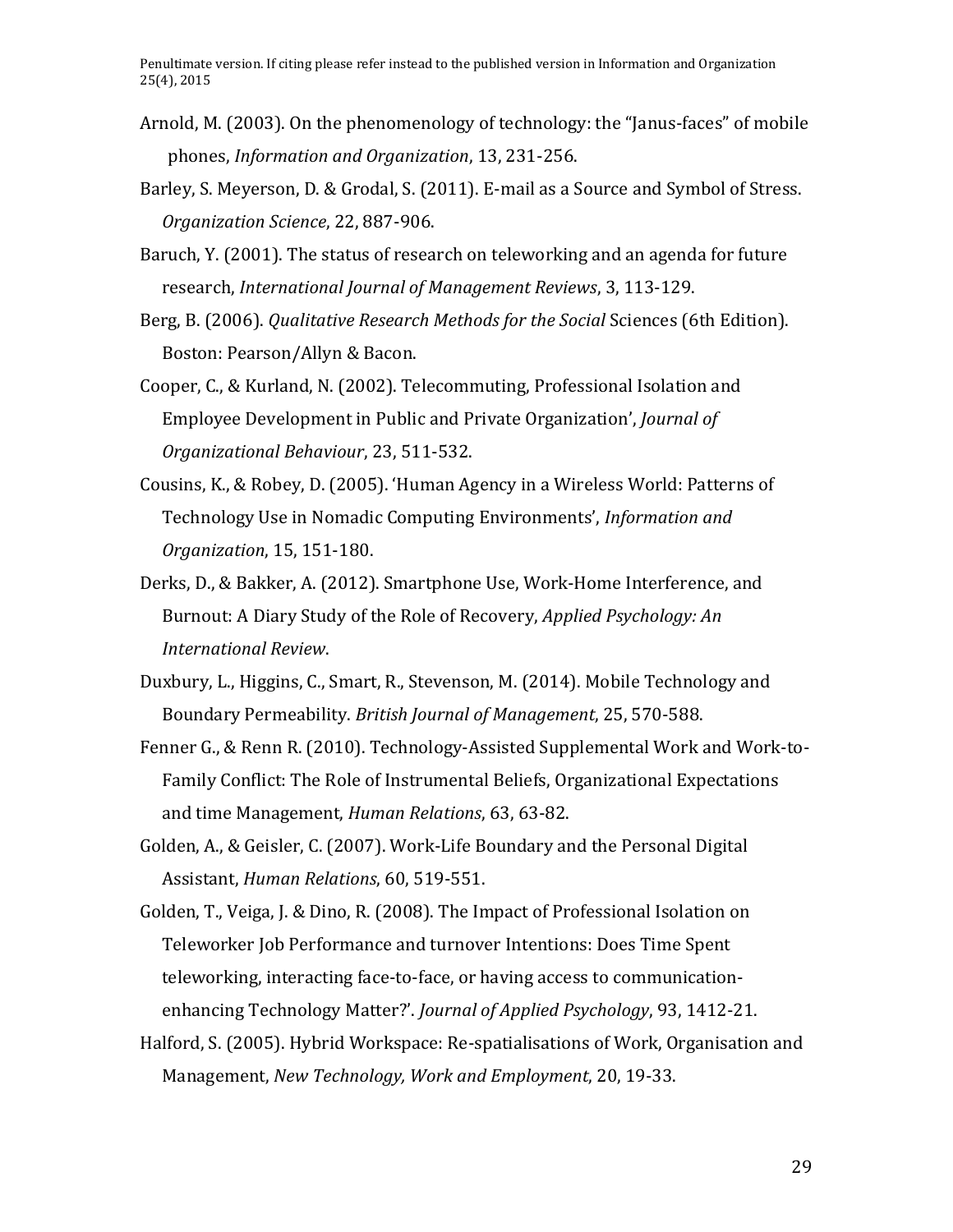- Jarvenpaa, S., & Lang, K. (2005), Managing the Paradoxes of Mobile Technology, *Information Systems Management*, 22, 7-23.
- Kreiner, G., Hollenbse, E., & Sheep, M. (2009). Balancing Borders and Bridges: Negotiating the Work-Home Interface via Boundary Work Tactics, *Academy of Management Journal*, 52, 704-730.
- Lal, B., & Dwivendi, Y. (2010). Investigating homeworkers' Inclination to Remain Connected to work 'anytime, anywhere' via mobile phones, *Journal of Enterprise Information Management*, 23, 759-774.
- MacCormick, J., Dery, K. & Kolb, D. (2012). Engaged or Just Connected? Smartphones and Employee Engagement. Organizational Dynamics, 41, 194-201.
- Mann, S., & Holdsworth, L. (2003). The Psychological Impact of Teleworking: Stress, Emotions and Health, *New Technology, Work and Employment*, 18, 196-211.
- Maruyama, T., Hopkinson, P., & James, P. (2009). A Multivariate Analysis of Work-Life Balance Outcomes from a Large-scale Telework Programme, *New Technology, Work and Employment,* 24, 76-88.
- Matusik, S. & Mickel, A. (2012). Embracing or Embattled by Converged Mobile Devices? Users' Experiences with a Contemporary Connectivity Technology, *Human Relations*, 64, 1001-1018.
- Mazmanian, M., Orlikowski, W., Yates, J. (2013). The Autonomy Paradox: The Implications of Mobile Email Devices for Knowledge Professionals, *Organization Science*, 24, 1337 – 1357.
- Morganson, V., Major, D., & Oborn, K. (2010). Comparing Telework Locations and Traditional Work Arrangements: Differences in Work-Life Balance Support, Job Satisfaction, and Inclusion, *Journal of Managerial Psychology*, 25, 578-595.
- Mustafa, M., & Gold, M. (2012). 'Chained to My work?' Strategies to Manage Temporal and Physical Boundaries among Self-employed Teleworkers, *Human Resource Management Journal* (DOI: 10.1111/1748-8583.12009).
- Nansen, B., Arnold, M., Gibbs, M. and Davis, H. (2010). Time, Space and Technology in the Working-Home: An Unsettling Nexus, *New Technology, Work and Employment*, 25, 136-153.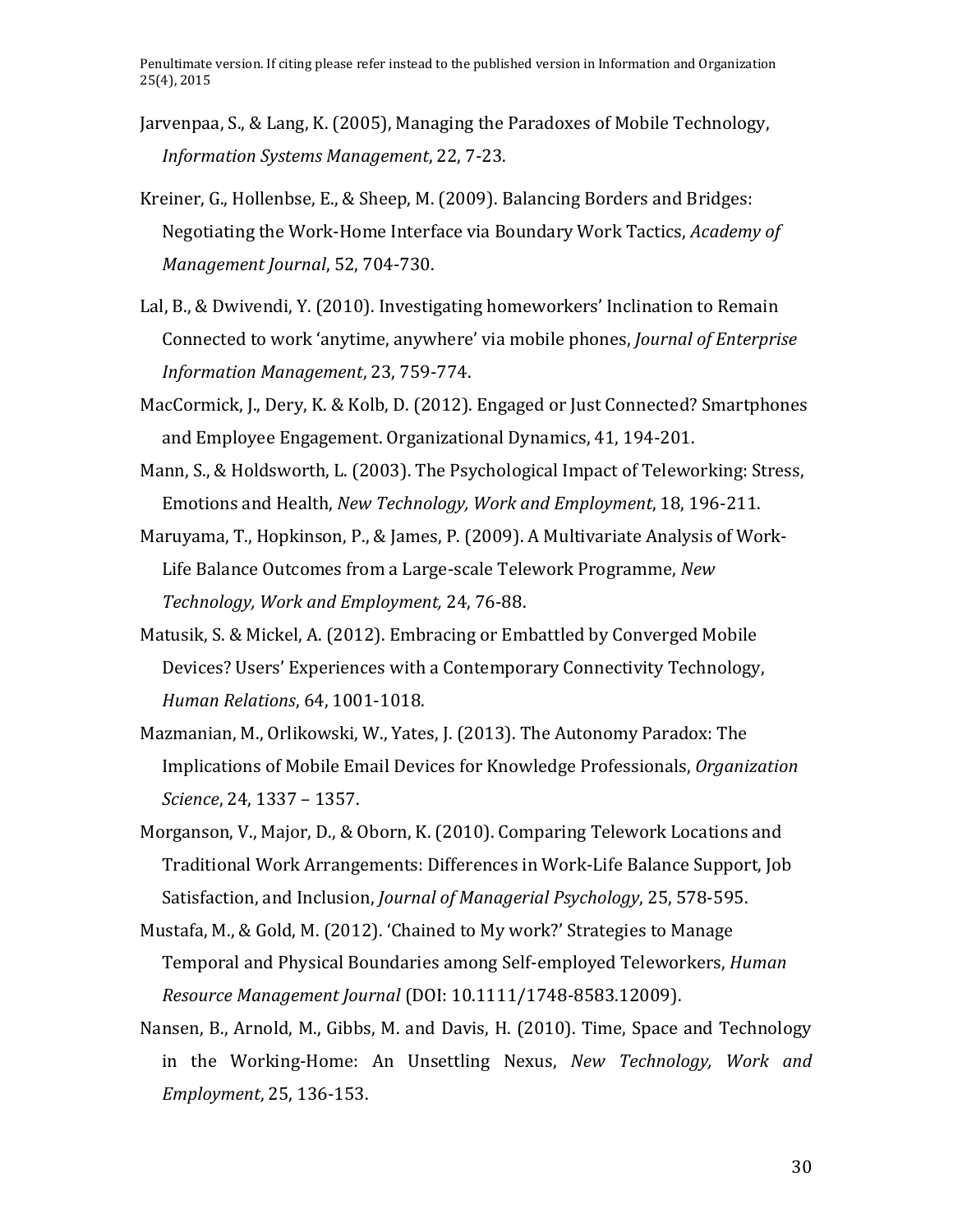- Nippert-Eng, C. (1996). Home and Work: Negotiating Boundaries through Everyday Life. London: University of Chicago Press
- Orlikowski, W. (2007). Socio-Material Practices: Exploring Technology at Work, *Organization Studies*, 28, 1435-1448.
- Orlikowski, W. (2010). The Sociomateriality of Organisational Life: Considering Technology in Management Research, *Cambridge Journal of Economics,* 34, 125- 141.
- Osnowitz, S. (2005). Managing time in Domestic space: Home-based Contractors and Household Work, *Gender and Society*, 19, 83-103.
- Richardson, K. & Benbunan-Fich, R. (2011). Examining the Antecedents of Work Connectivity Behaviour During Non-work time. *Information and Organization*, 21, 142-160.
- Sarker, S., Xiao, X., Sarker, S. &, Ahuja, M. (2012). Managing Employees' Use of Mobile Technologies to Minimize Work-Life Balance Impacts, *MIS Quarterly Executive*, 11, 143-157.
- Tennakoon, K.L., da Silveira, G. & Taras, D. (2013). Drivers of Context-Specific ICT Use Across Work and Nonwork Domains: A Boundary Theory Perspective, *Information and Organization*, 23, 107-128.
- Tietze, S., Musson, G. (2005). Recasting the Home–Work Relationship: A Case of Mutual Adjustment?, *Organization Studies* 26, 1331-1352.
- Tietze, S., Musson, G., Scurry, T. (2009). Homebased Work: A Review of Research into Themes, Directions and Implications, *Personnel Review*, 38, 585-604.
- Wajcman, J., Bittman, M., & Brown, J. (2008). Families Without Borders: Mobile Phones, Connectedness and Work-Home Divisions, Sociology, 42, 635-652.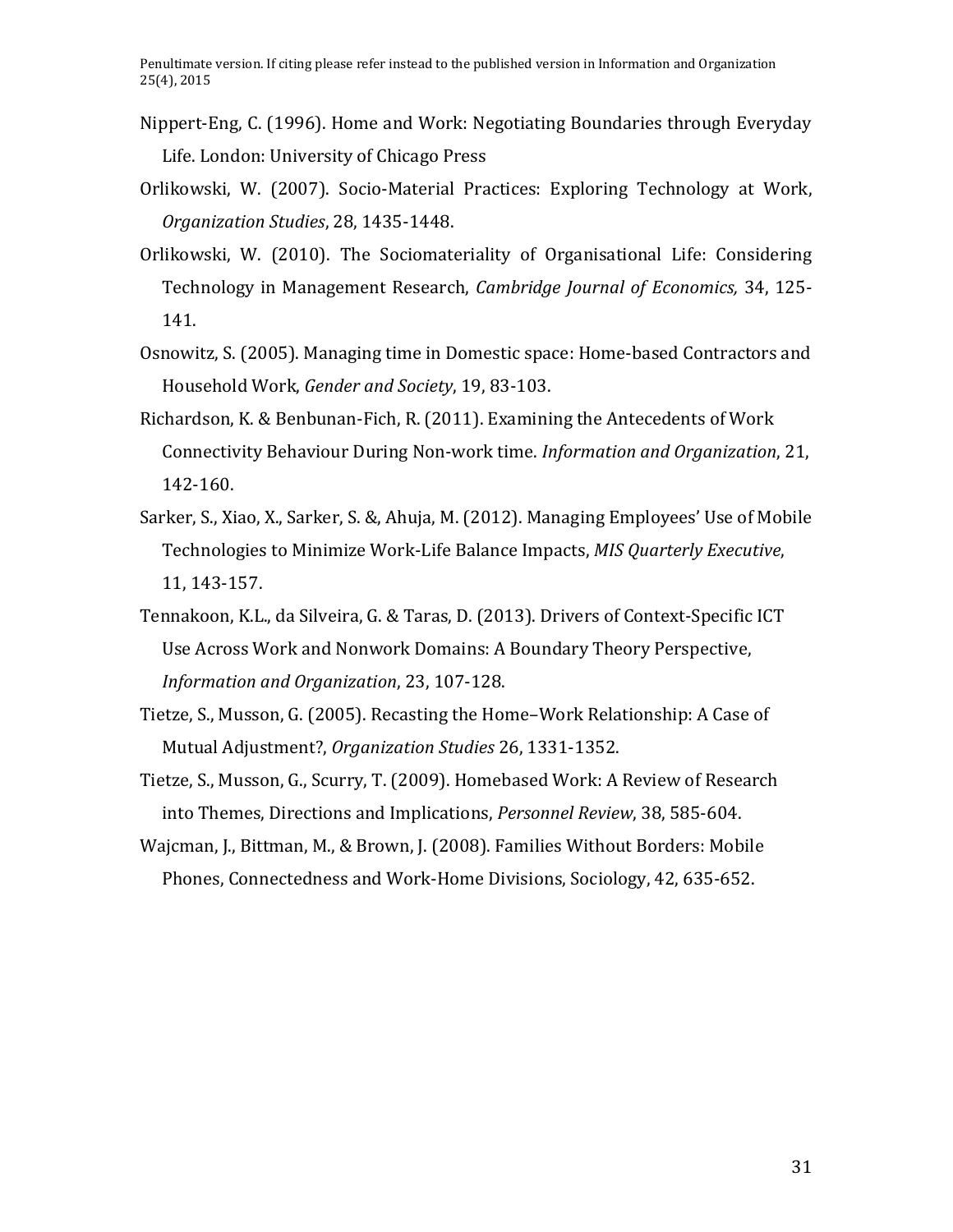# Table 1: Interviewee Details

| No           | Pseudonym | Amount of time per week | Age, Marital Status,      |
|--------------|-----------|-------------------------|---------------------------|
|              |           | as a VA                 | Children                  |
| $\mathbf{1}$ | LI        | Full time               | Age: 40s, no children,    |
|              |           |                         | lives with spouse         |
| 2            | <b>BJ</b> | <b>Full time</b>        | Age: late 40s, lives with |
|              |           |                         | spouse and adult child    |
| 3            | <b>TS</b> | <b>Full Time</b>        | Age: no children, lives   |
|              |           |                         | alone.                    |
| 4            | SJ        | Part time               | Age: 40s, 1 child (under  |
|              |           |                         | 10), lives with spouse    |
| 5            | <b>CT</b> | <b>Full time</b>        | Age: late 30s, no         |
|              |           |                         | children, lives with      |
|              |           |                         | spouse                    |
| 6            | AJ        | <b>Full time</b>        | Age: early 30s, no        |
|              |           |                         | children, lives with      |
|              |           |                         | spouse                    |
| 7            | <b>HS</b> | Part Time               | Age: 40s, one child       |
|              |           |                         | (under 10), lives with    |
|              |           |                         | spouse                    |
| 8            | <b>FC</b> | <b>Half Time</b>        | Age: 50s, no children,    |
|              |           |                         | lives alone.              |
| 9            | <b>SD</b> | Full time               | Age: early 40s, two       |
|              |           |                         | children (one teenager    |
|              |           |                         | and one under 5), lives   |
|              |           |                         | with spouse               |
| 10           | <b>BB</b> | Half time               | Age: mid 40s, two         |
|              |           |                         | children (both            |
|              |           |                         | teenagers), lives with    |